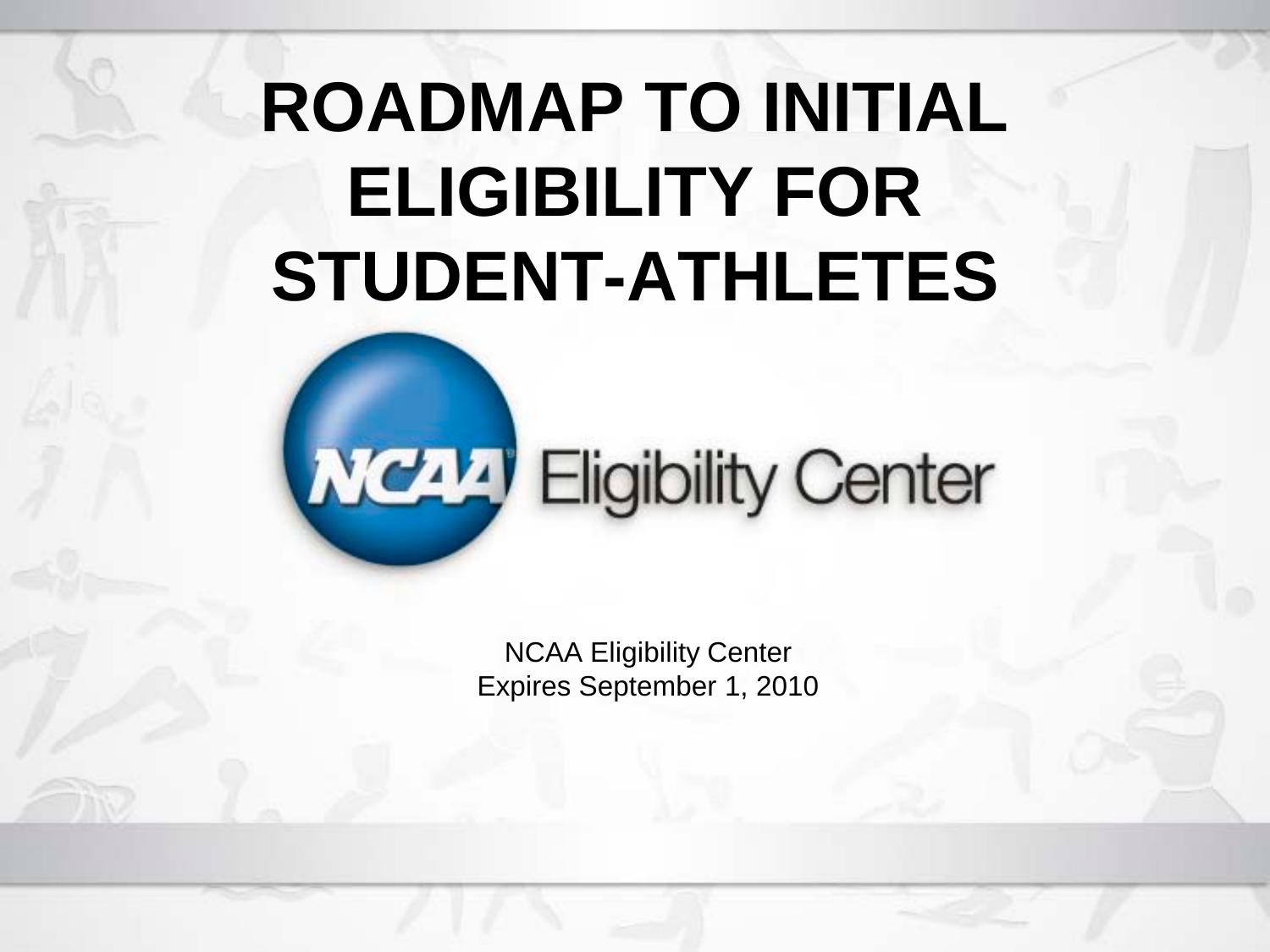### **Freshmen and Sophomores Must:**

- Start planning now!
- Work hard to get the best grades possible.
- Take classes that match your high school's NCAA List of Approved Core Courses. The NCAA Eligibility Center will only use approved core courses to certify your initial eligibility.
- You can access and print your high school's NCAA List of Approved Core Courses at www.eligibilitycenter.org and clicking "Resources" at the top of the screen.

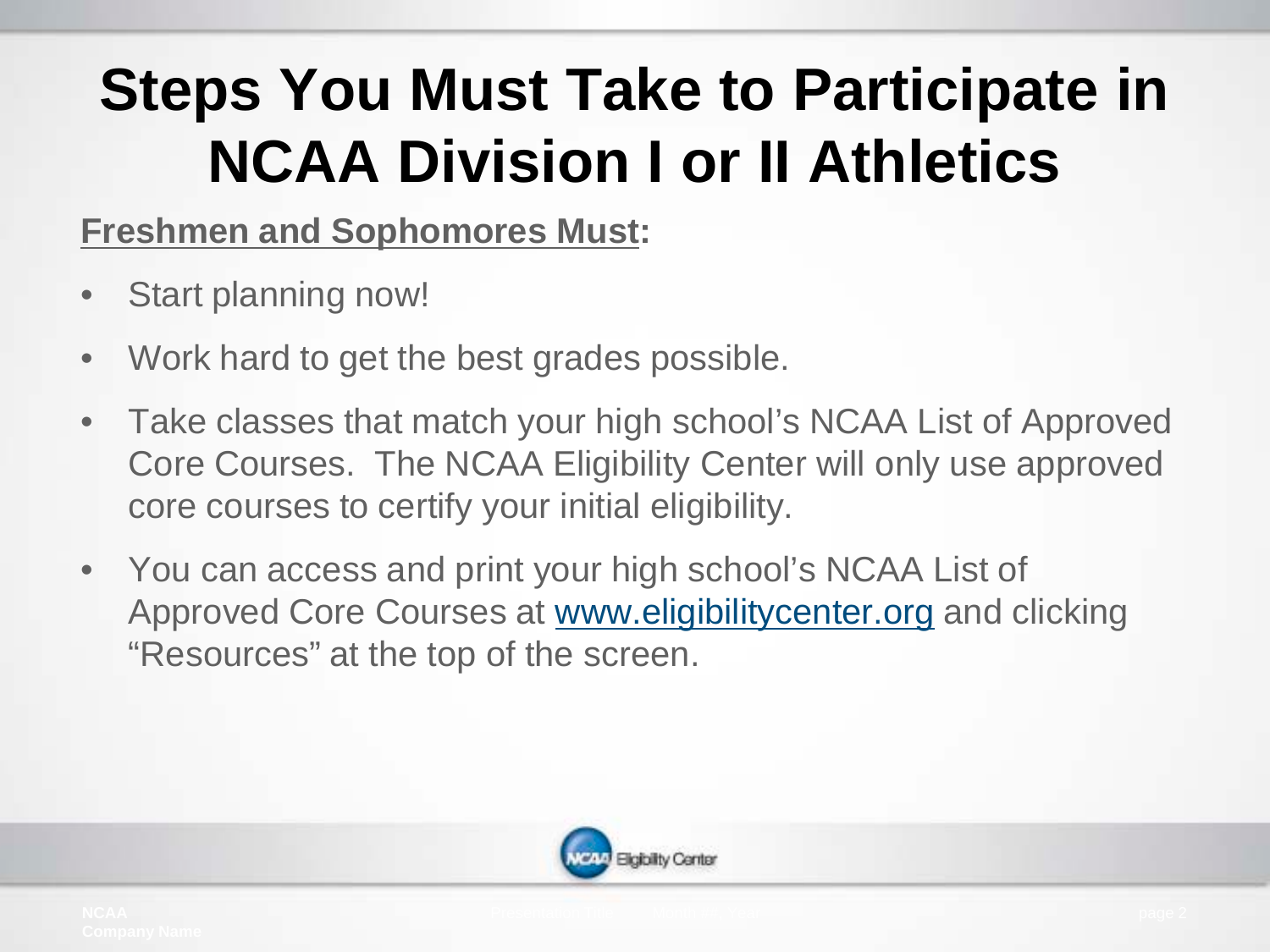#### **Juniors Must:**

- At the beginning of your junior year, log on to the Eligibility Center Web site at www.eligibilitycenter.org and register.
- Register to take the ACT, SAT or both and use the Eligibility Center code "**9999**" as a score recipient.
- Double check to make sure that you are taking courses that match your high school's NCAA List of Approved Core Courses.
- Request that your high school guidance counselor send an official transcript to the Eligibility Center after completing your junior year. *(The Eligibility Center does NOT accept faxed transcripts.)*
- Prior to registration for your senior year, check with your guidance counselor and the Eligibility Center to determine the number of core courses that need to be completed your senior year.

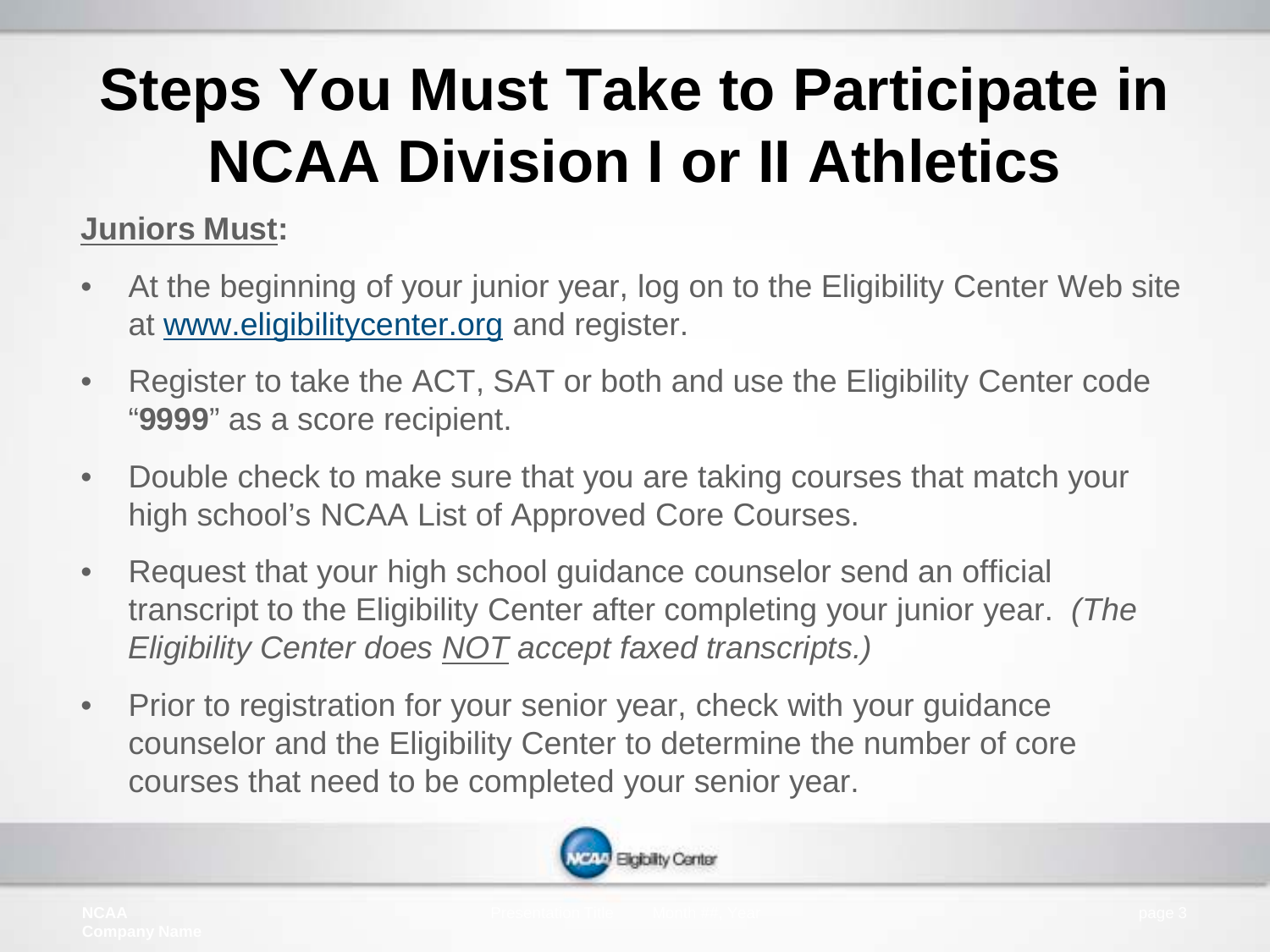### **Seniors Must:**

- You may take the SAT and/or ACT as often as you feel necessary. The Eligibility Center will use the best scores from each section of the SAT or ACT to determine your best cumulative score.
- Continue to take core courses.
- Check to make sure that you are taking courses that match your high school's NCAA List of Approved Core Courses.
- Review your amateurism questionnaire responses and request final amateurism certification beginning April 1 (for fall enrollees) or October 1 (for spring enrollees).

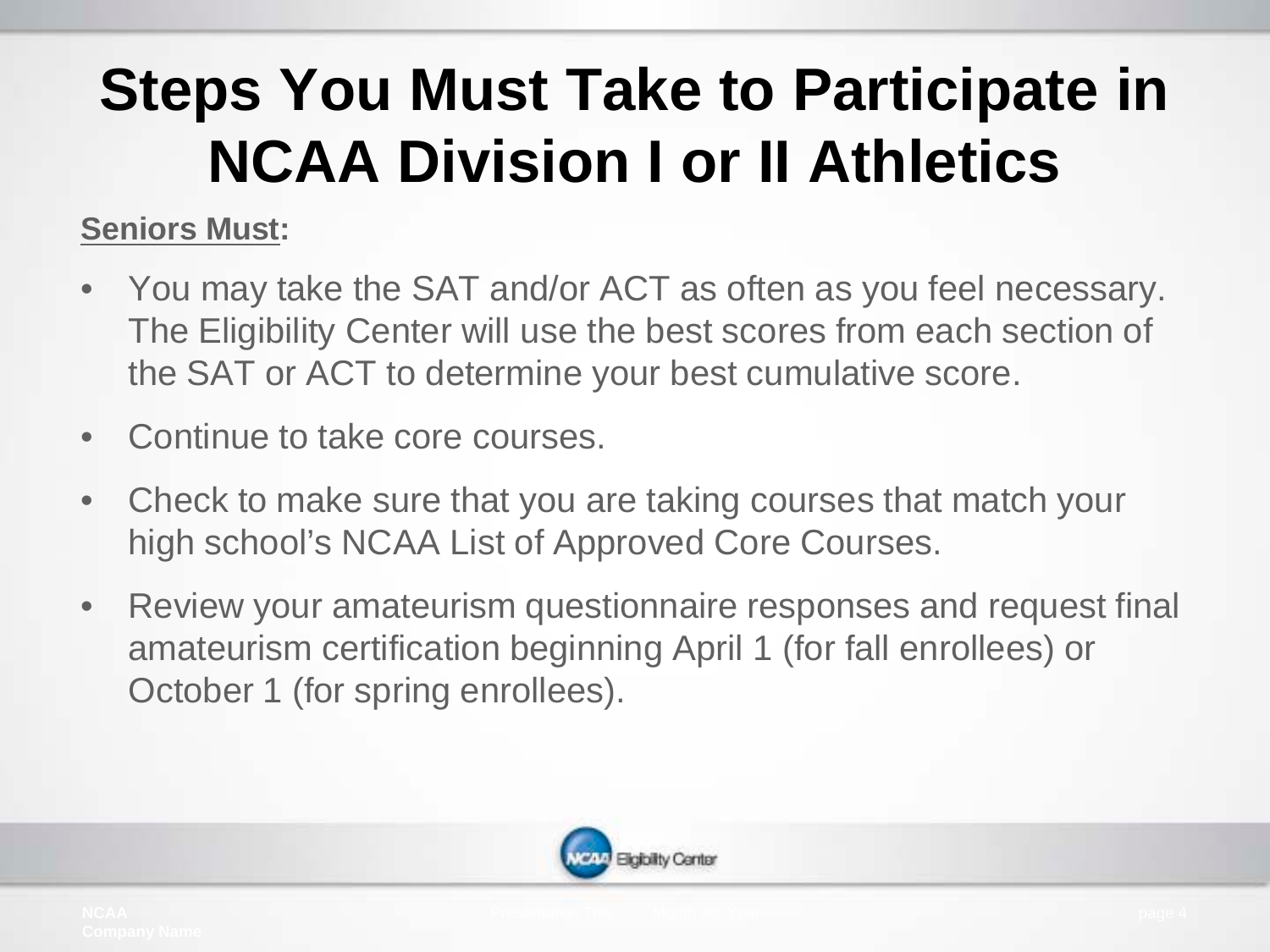### **Seniors Must:**

- Continue to earn the best grades possible.
- Graduate on time (in eight academic semesters). If you fall behind, use summer school sessions prior to graduation to catch up.
- After graduation, ask your high school guidance counselor to send your final transcript to the Eligibility Center with proof of graduation.

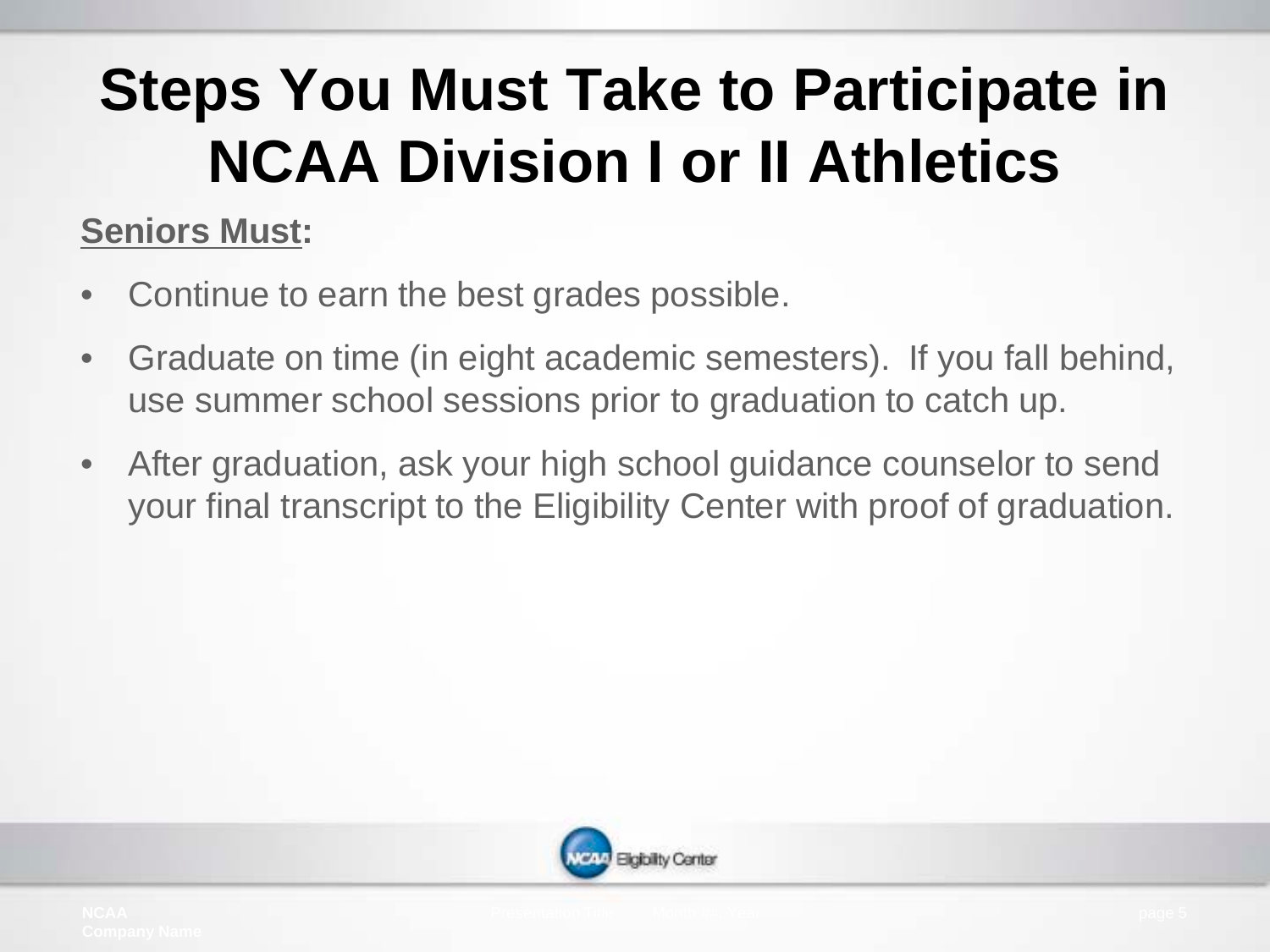### **Early Academic Certification**

### **Early Academic Certification:**

- If you meet the following criteria after six semesters, you will be certified as a qualifier:
	- o Minimum SAT (math and critical reading) of 1000 or minimum sum score of 85 on the ACT;
	- o **For Division I:** Core-course grade-point average (GPA) of 3.0 or higher in a minimum of 13 core courses:
		- 3 English;
		- $\blacksquare$  2 math;
		- 2 science; and
		- 6 additional core courses.
	- o **For Division II:** Core-course GPA of 3.0 or higher in a minimum of 12 core courses:
		- 3 English;
		- $\blacksquare$  2 math;
		- 2 science; and
		- 5 additional core courses.

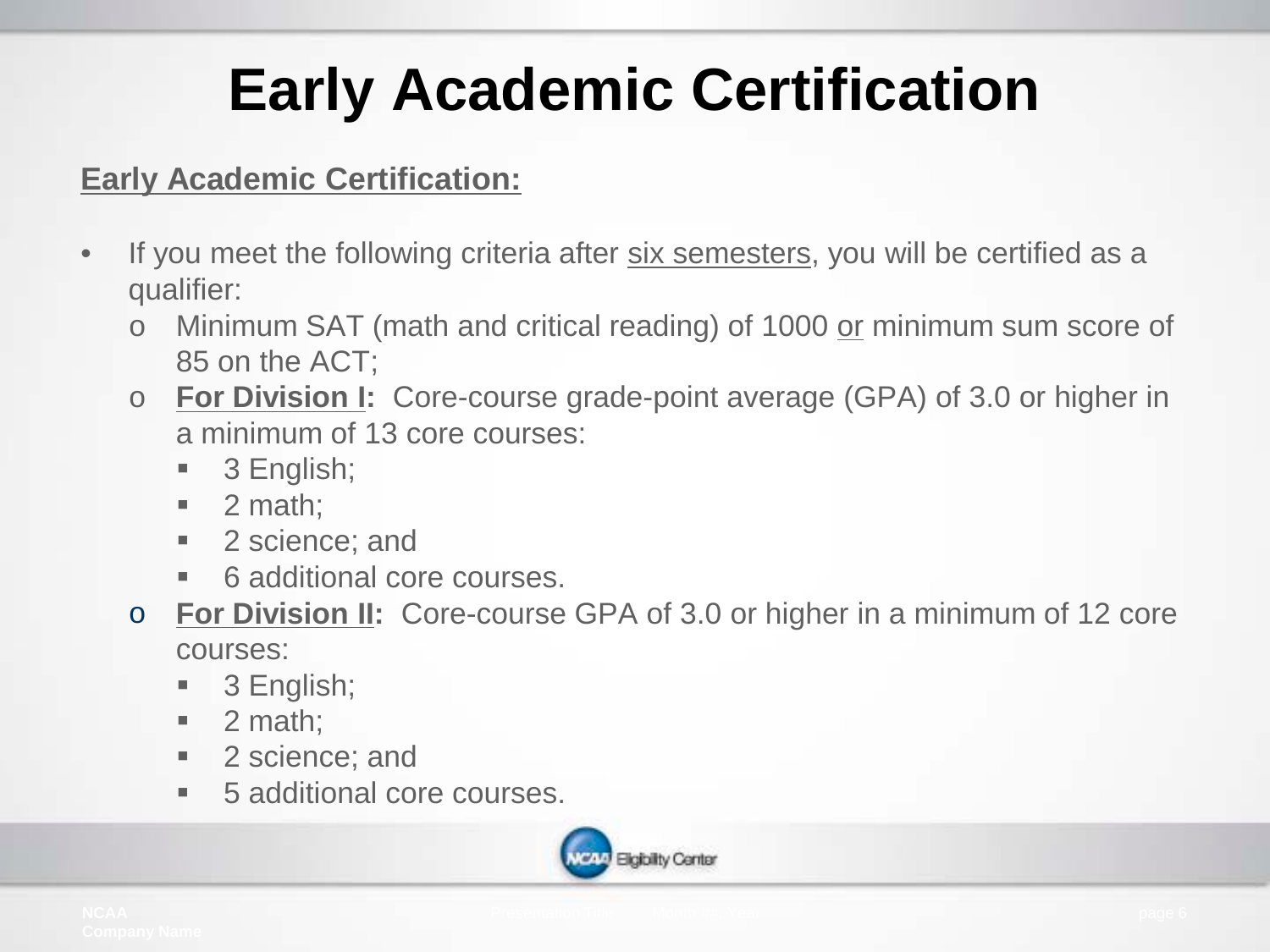### **Core-Course Completion "On Time"**

- From the time you enter the ninth grade, you have four (4) years or eight (8) semesters to complete the 16 core-course requirement. If you fail to complete high school "on time" in eight semesters, core courses taken after the eighth semester will not be counted toward your NCAA academic-eligibility requirements.
- "On time" also means that if your high school graduation takes place June 1, you must graduate June 1. If you do not graduate June 1 with the rest of your high school class, you have not completed your requirements "on time."

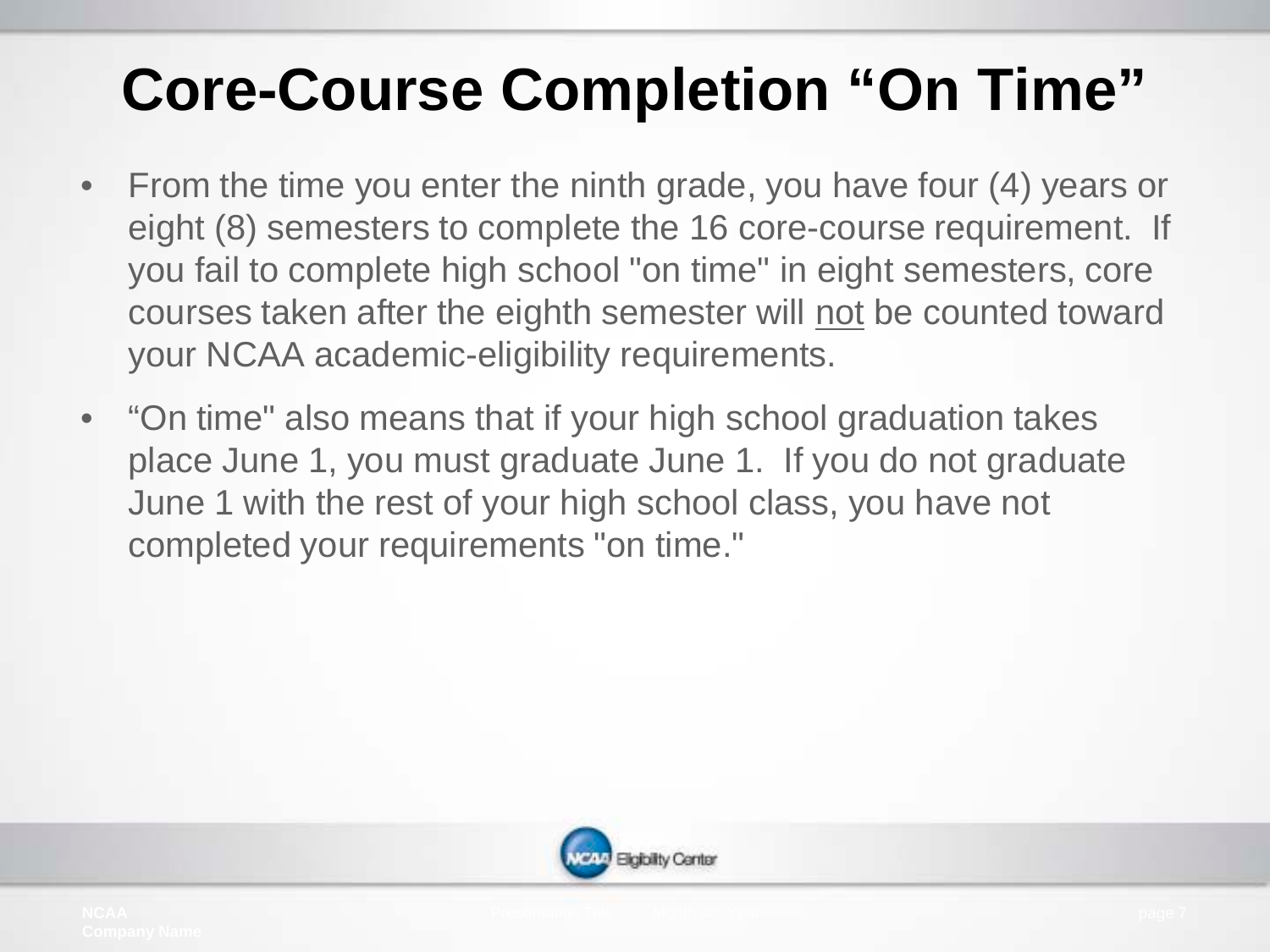### **Core-Course Requirements**

### **Division I**

### **16 Core Courses**

- 4 years English
- 3 years math (Algebra I or higher)
- 2 years natural/physical science (1 year of lab if offered by high school)
- 1 year additional English, math or natural/physical science
- 2 years social science
- 4 years additional courses (from any area above, foreign language or nondoctrinal religion/philosophy)

### **Division II**

### **14 Core Courses**

- 3 years English
- 2 years math (Algebra I or higher)
- 2 years natural/physical science ( 1 year of lab if offered by high school)
- 2 years additional English, math or natural/physical science
	- 3 years 2013 and after
- 2 years social science
- 3 years additional courses (from any area above, foreign language or nondoctrinal religion/philosophy)
	- 4 years 2013 and after

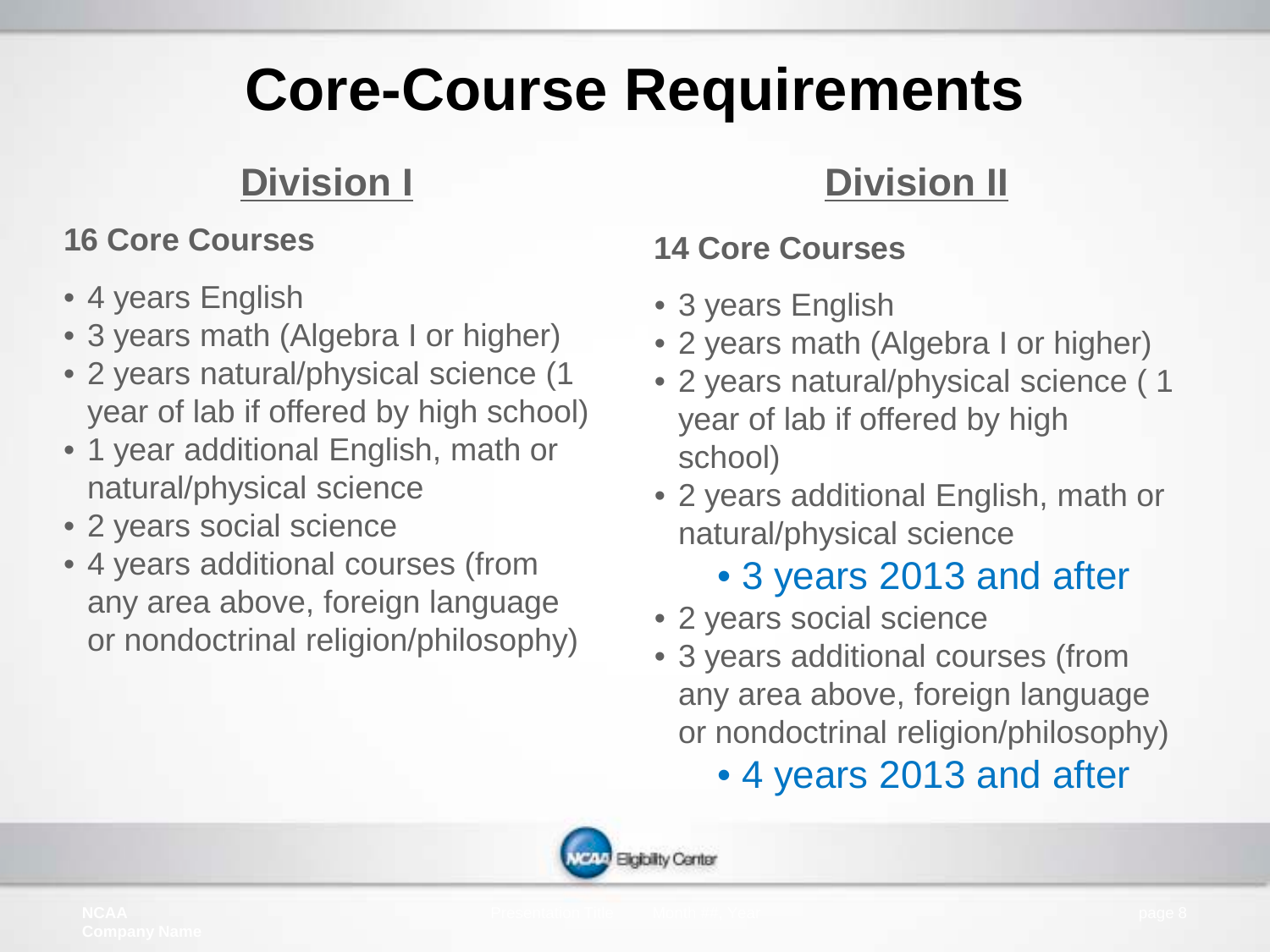## **Initial-Eligibility Overview**

**Core-Course Time Limitation for Division I Only.** 

- If students do not complete the 16 core-course requirement "on time" in eight semesters, any core courses taken after the eighth semester will not be counted toward NCAA academic-eligibility requirements.
	- o "On time" means that students have four years (eight semesters), based on when students start grade nine (freshman year), to earn 16 core-course credits and required GPA needed to qualify.
	- o Students who do graduate on time may use one course toward their initial eligibility.

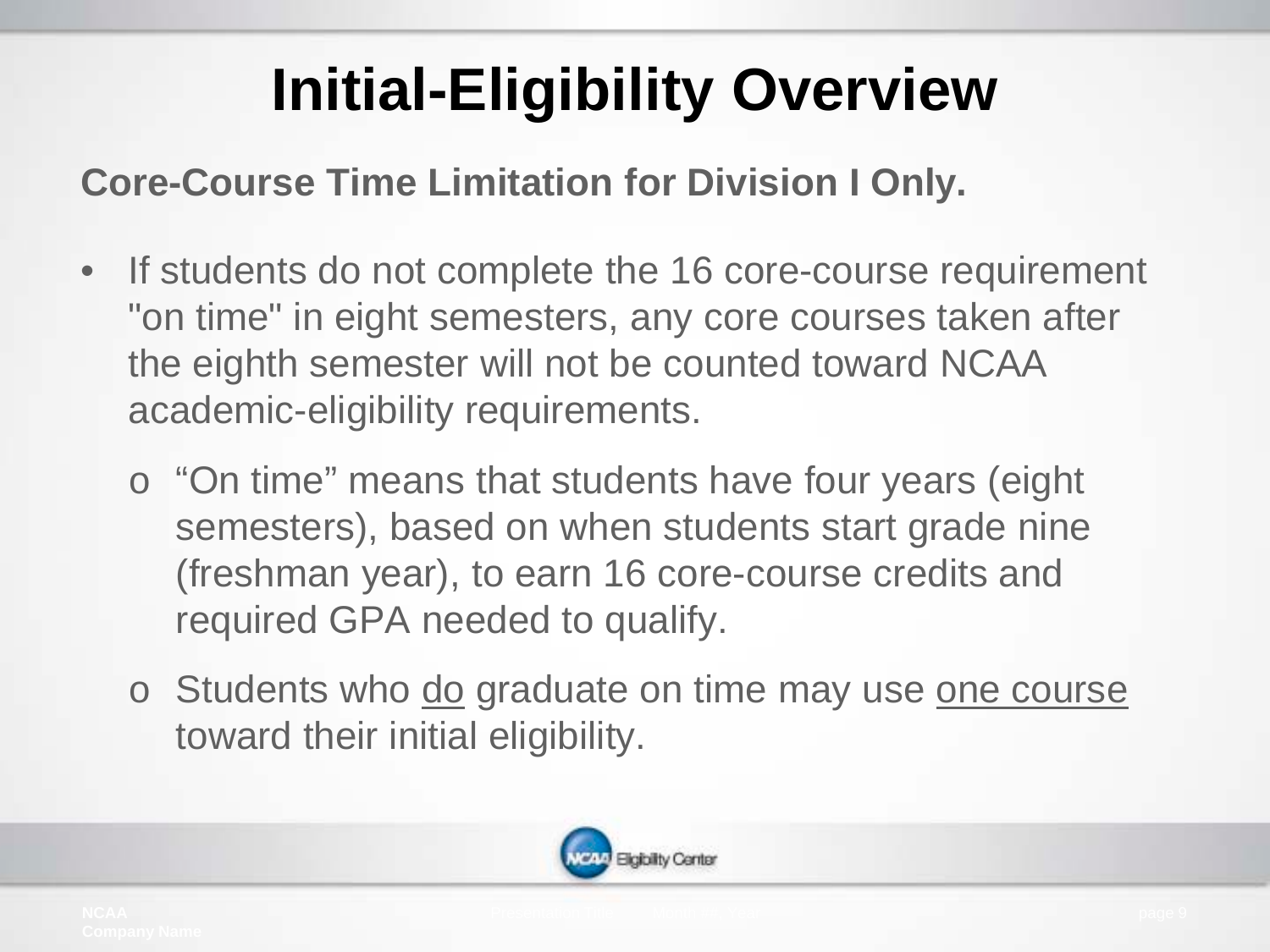### **Initial-Eligibility Overview: Amateurism**

- The Eligibility Center encourages student-athletes to update their athletics participation information often, especially if they participate in events outside of the normal high school season.
- Have your student-athletes meet with you often, to make sure that they are protecting their amateurism and are also meeting their core-course requirements.
- Stay college eligible always ask before you act!
- NCAA Amateurism Certification Web site: www1.ncaa.org/membership/ach/index.html.

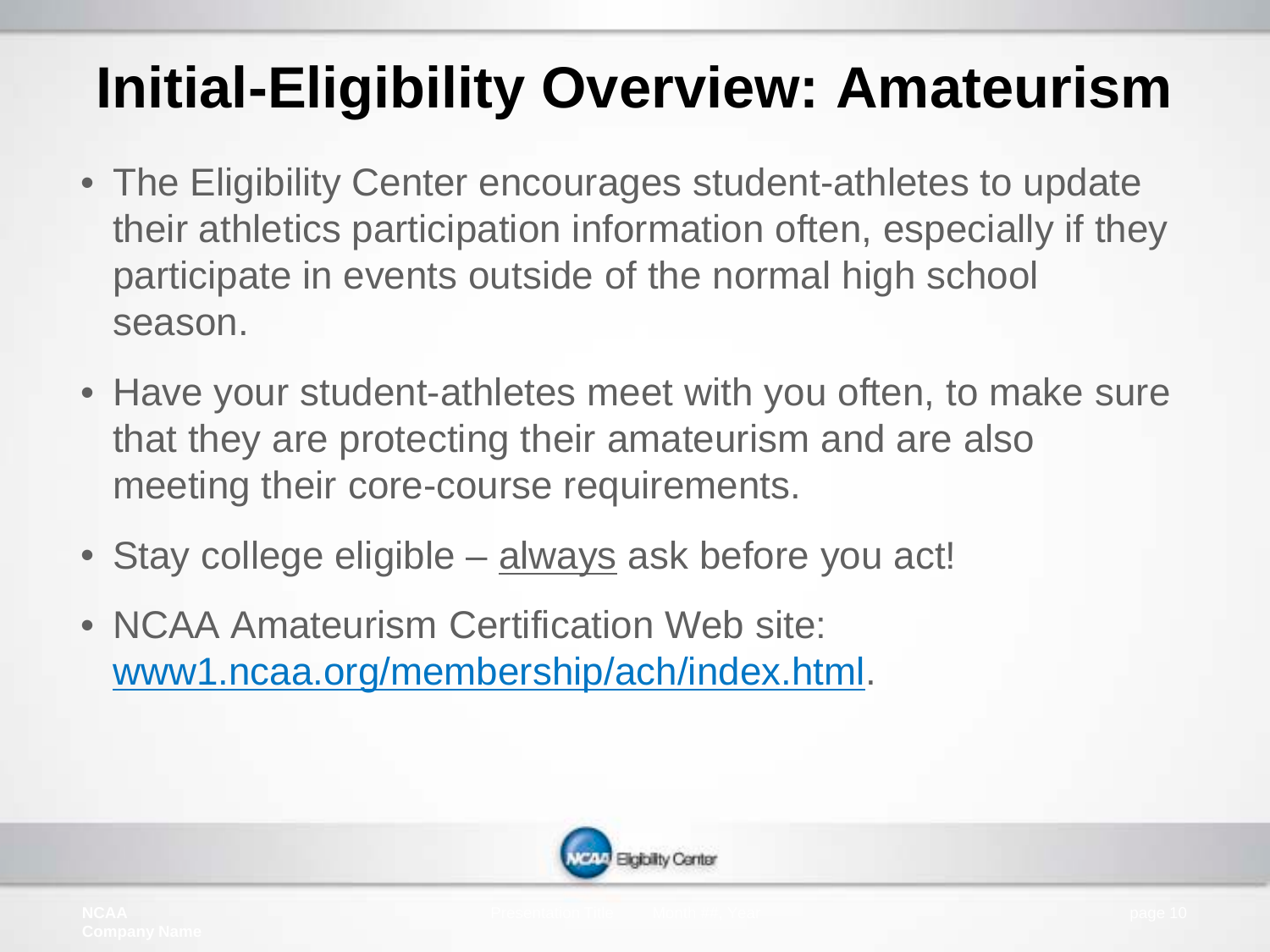### **Initial-Eligibility Overview: Amateurism**

- The Eligibility Center encourages student-athletes to update their athletics participation information often, especially if they participate in events outside of the normal high school season.
- Have your student-athletes meet with you often, to make sure that they are protecting their amateurism and are also meeting their core-course requirements.
- Stay college eligible always ask before you act!
- NCAA Amateurism Certification Web site: www1.ncaa.org/membership/ach/index.html.

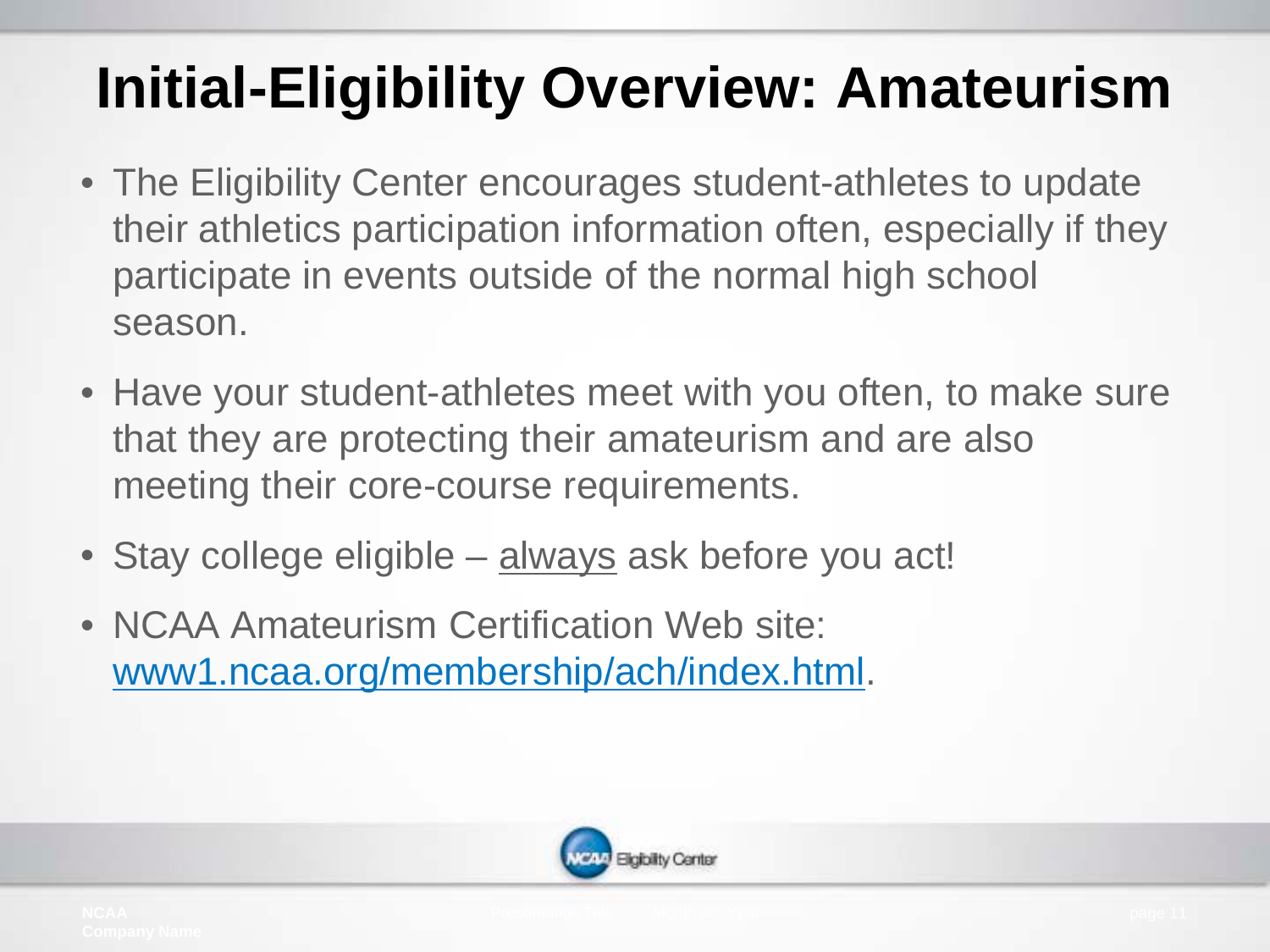## **Wealth** Eligibility Center

## **Role of the High School**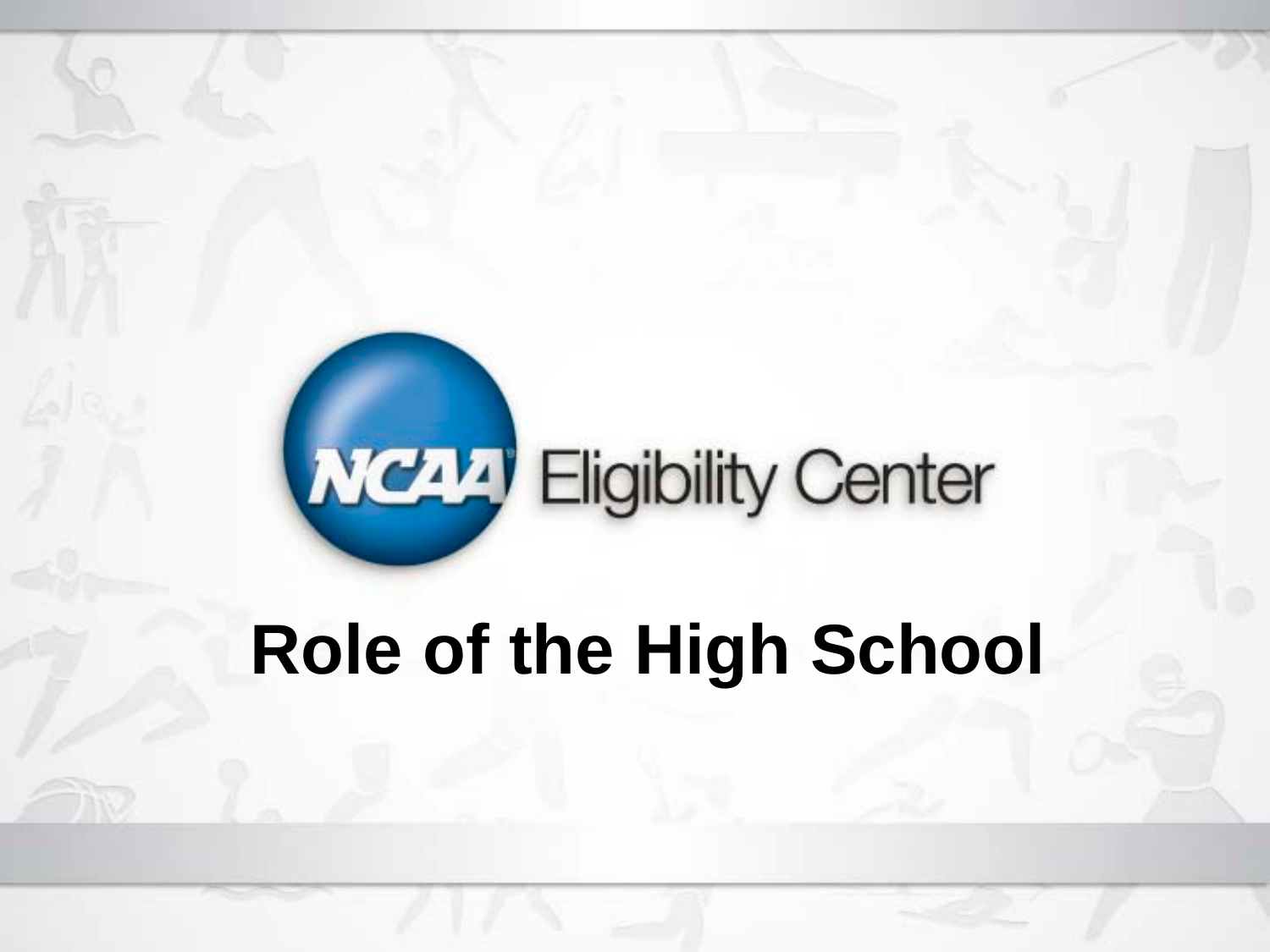### **Role of the High School**

- Make sure your school's NCAA List of Approved Core Courses is accurate and up to date.
- Encourage your college-bound student-athletes to complete the registration process at the beginning of their junior year.
- Send official transcripts at the end of the college-bound student-athlete's sixth semester (junior year) and eighth semester (graduation from high school).
- Submit fee waivers online for student registration when applicable.

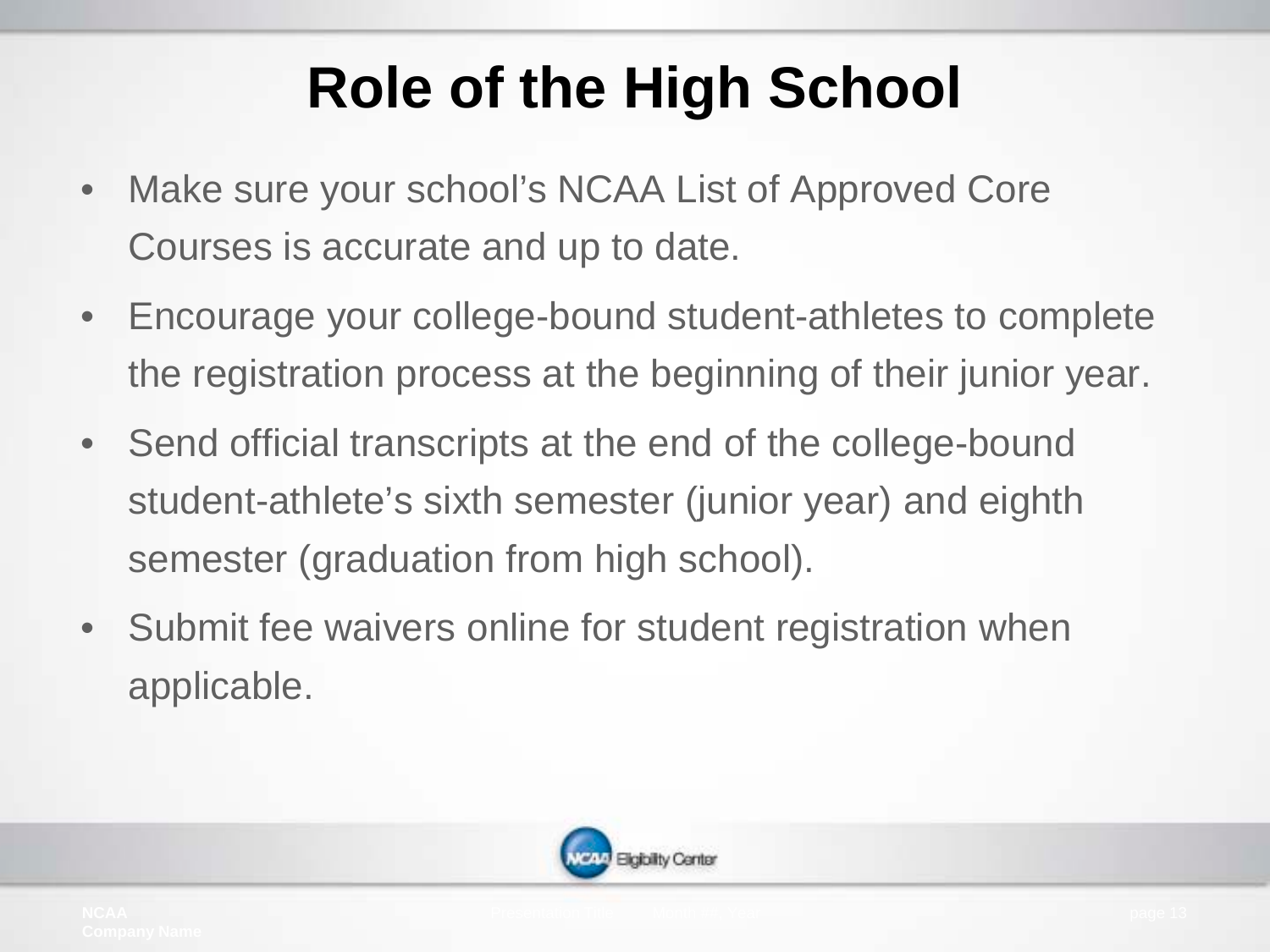### **Ways That Your Staff Can Help**

- Know the initial-eligibility requirements.
- Use resources to map out the academic track.
- Know how to calculate a student's core-course GPA.
- Know that special considerations are given to students with documented education-impacting disabilities.
- Create an efficient system to process Eligibility Center applications (including submission of an official transcript at the end of the junior and senior years).

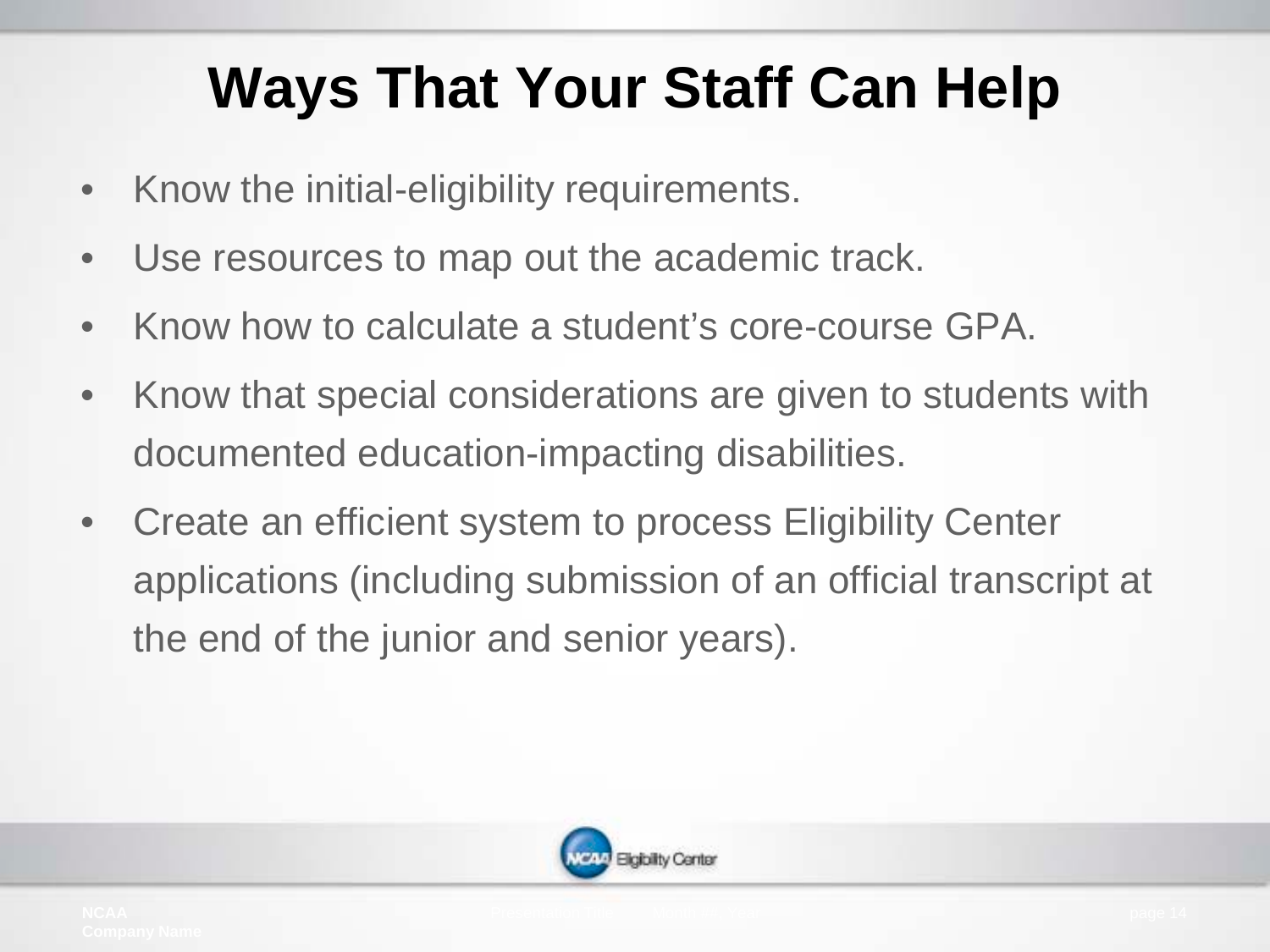### **Ways That Your Staff Can Help**

- Help students identify colleges that fit their criteria (e.g., academics, size, distance from home, location).
	- o Apply the "broken-leg test" by asking if the student would be happy if athletics could not be factored into the equation.
- Emphasize the importance of academic performance at every step of the college-bound student-athlete's high school career – grade nine counts!!!
- Did we mention...make sure that your NCAA List of Approved Core Courses is as accurate and up to date as possible?
- Call us with any questions! **877/622-2321 (877/NCAA-EC1)**

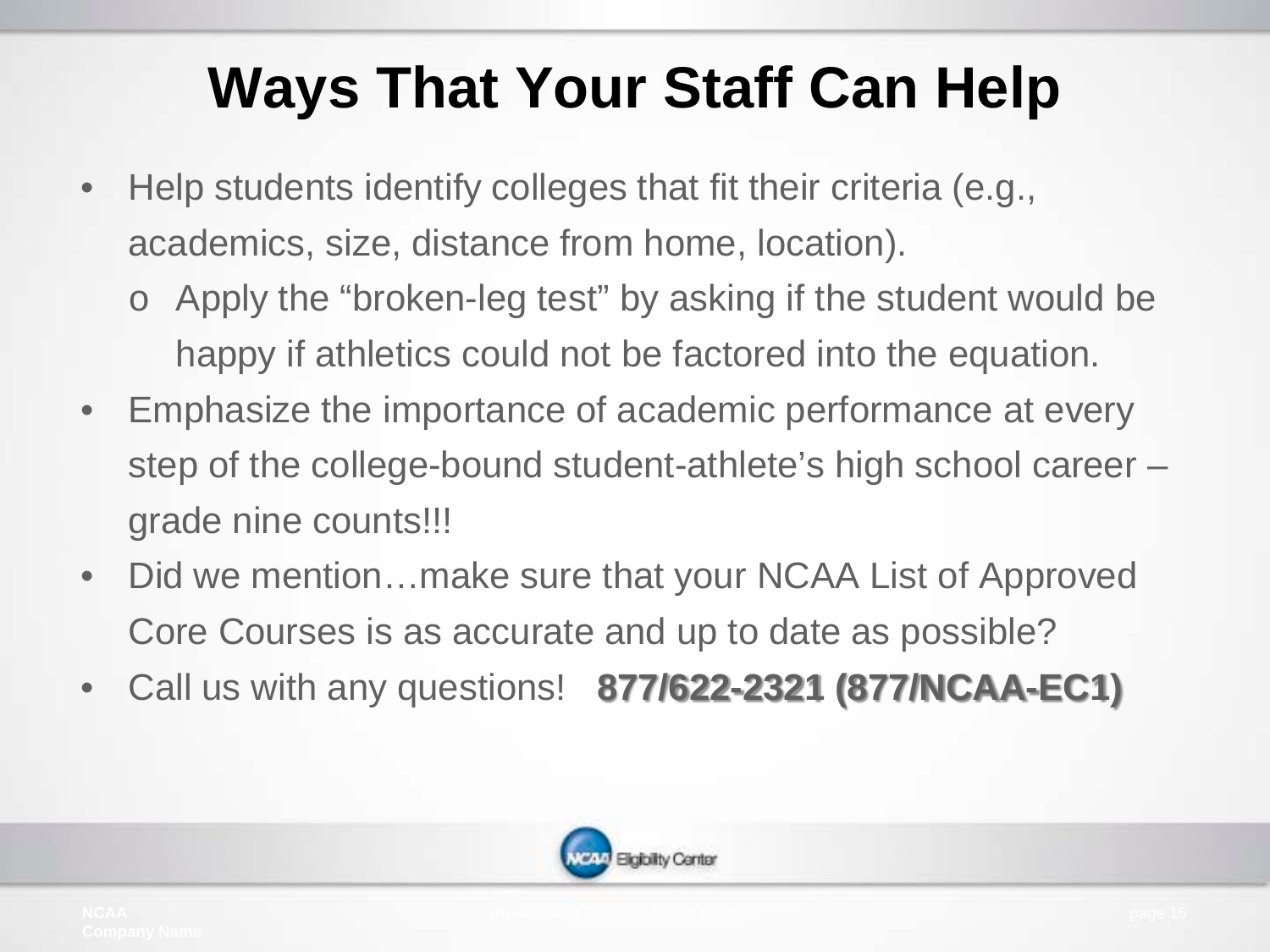### **Definition of a Core Course**

- A course that qualifies for high school graduation in one or more of the following: English, mathematics, natural or physical science, social science, foreign language or nondoctrinal religion or philosophy;
- Is considered four-year college preparatory;
- Is taught at or above the high school's regular academic level;
- For mathematics courses, is at the level of Algebra I or a higher level mathematics course; and
- Is taught by a qualified instructor as defined by the appropriate academic authority.

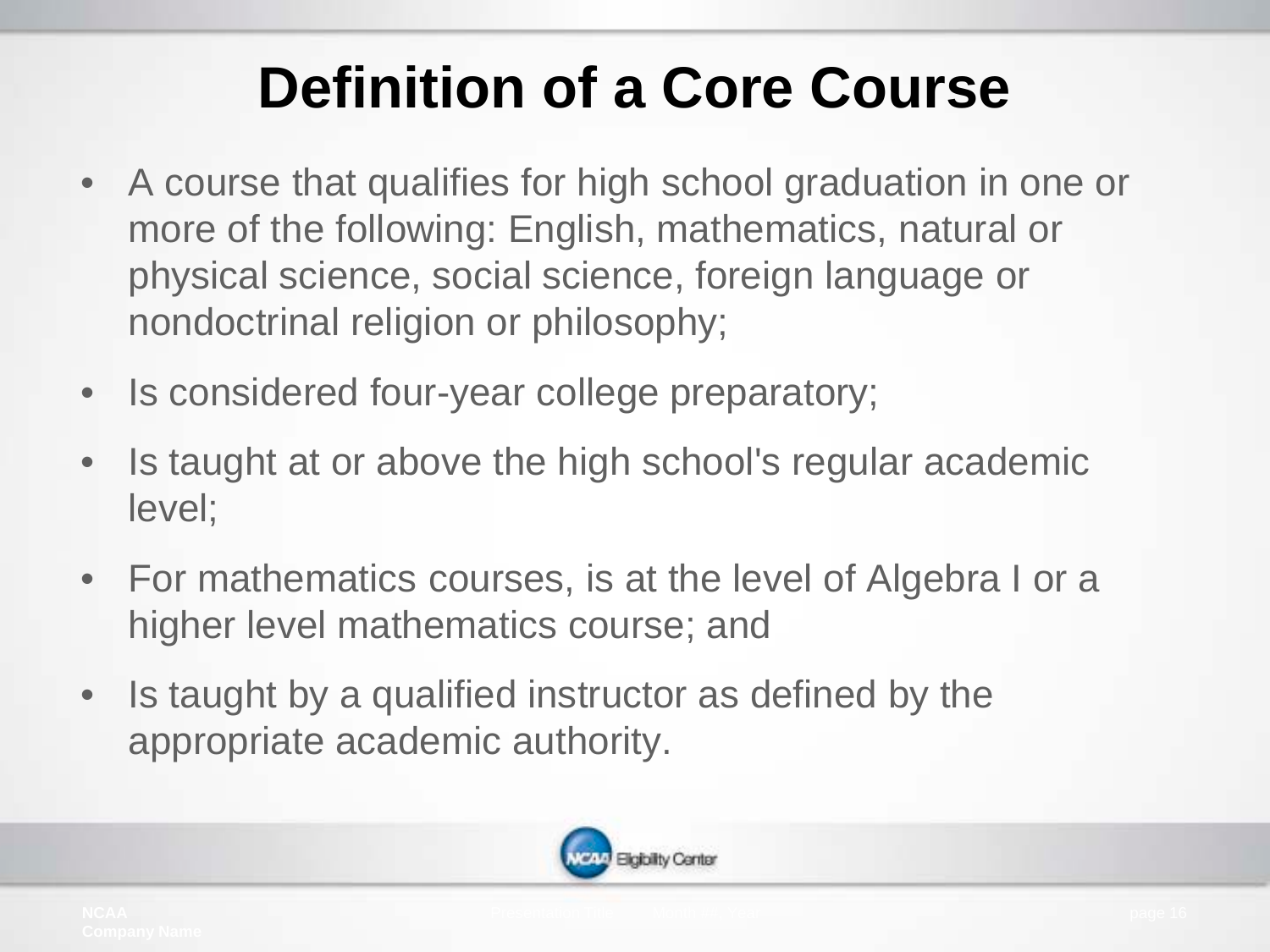## **Registering with the Eligibility Center**

At the beginning of the student-athlete's junior year:

- Log on to www.eligibilitycenter.org.
- Select the "New Account" button at the top right of the screen or the cell phone on the left side of the screen.
- Complete the registration.

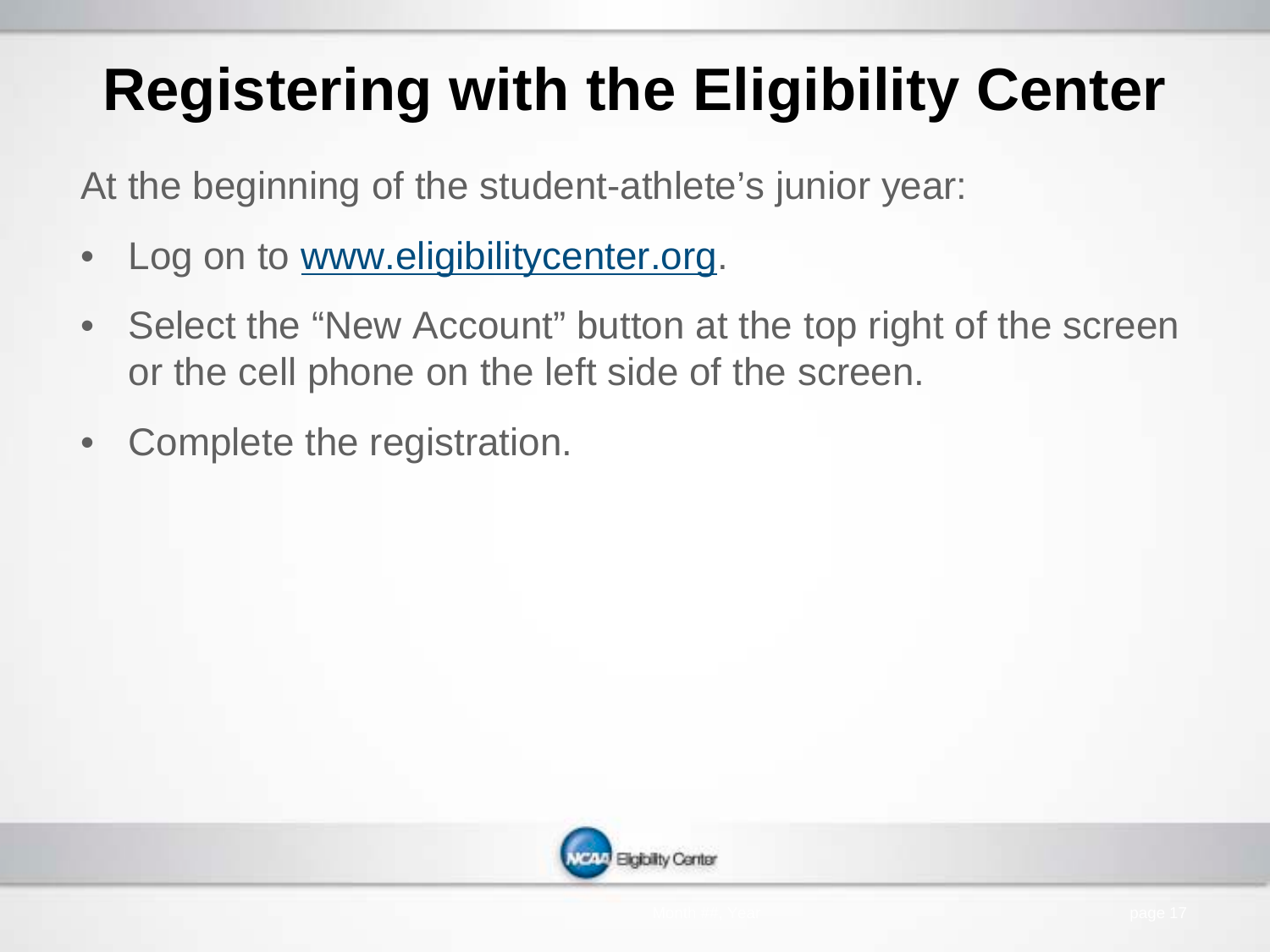### **Eligibility Center Registration**





**Eligibility Center** 

глл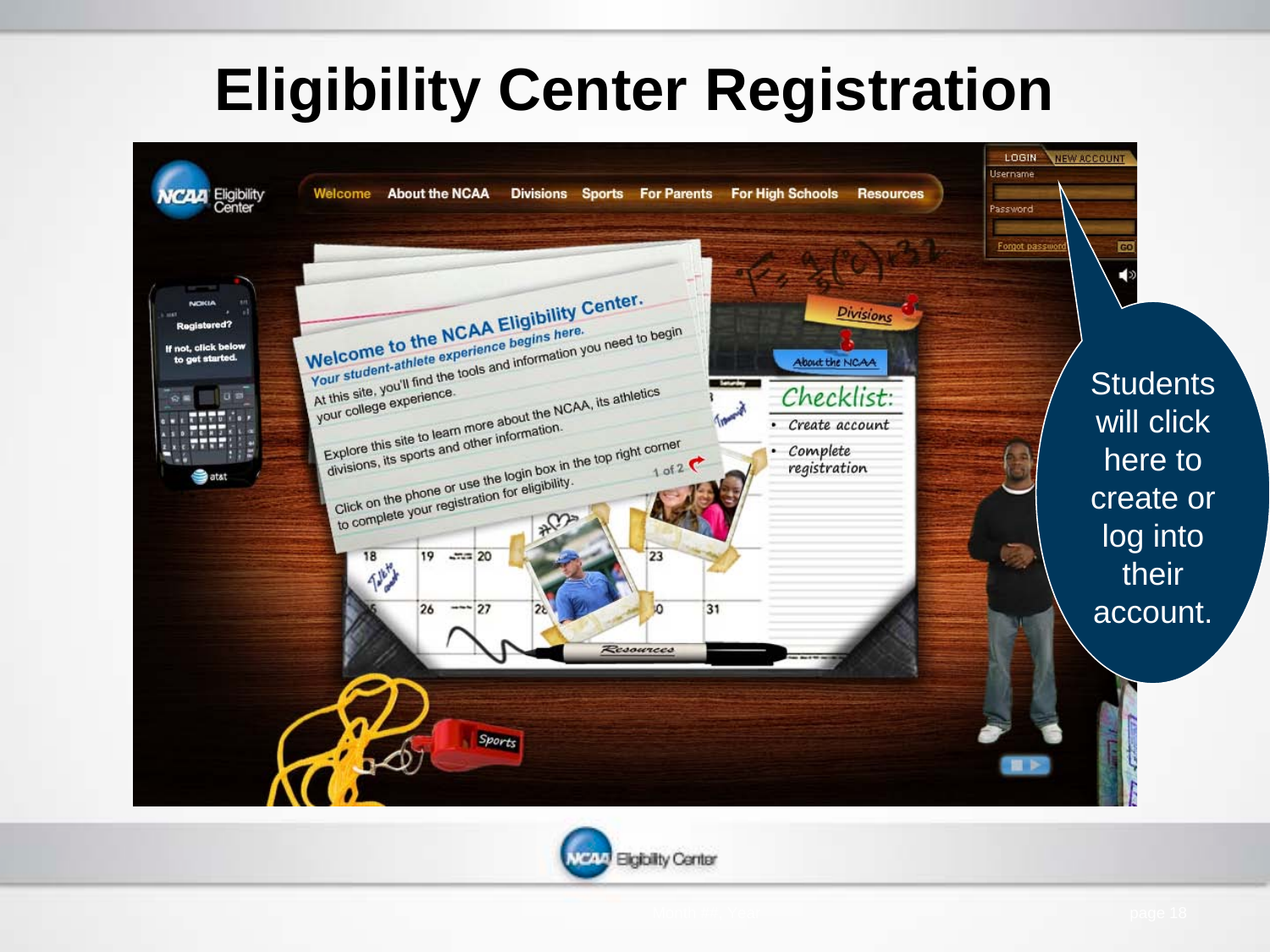### **Amateurism**

- The Eligibility Center encourages you to update your athletics participation information often, especially if you participate in events outside your normal high school season.
- Meet with your high school guidance counselor often, to make sure that you are protecting your amateurism and are also meeting your core-course requirements.
- Stay college eligible always ask before you act!
- NCAA amateurism certification Web site: www1.ncaa.org/membership/ach/index.html.

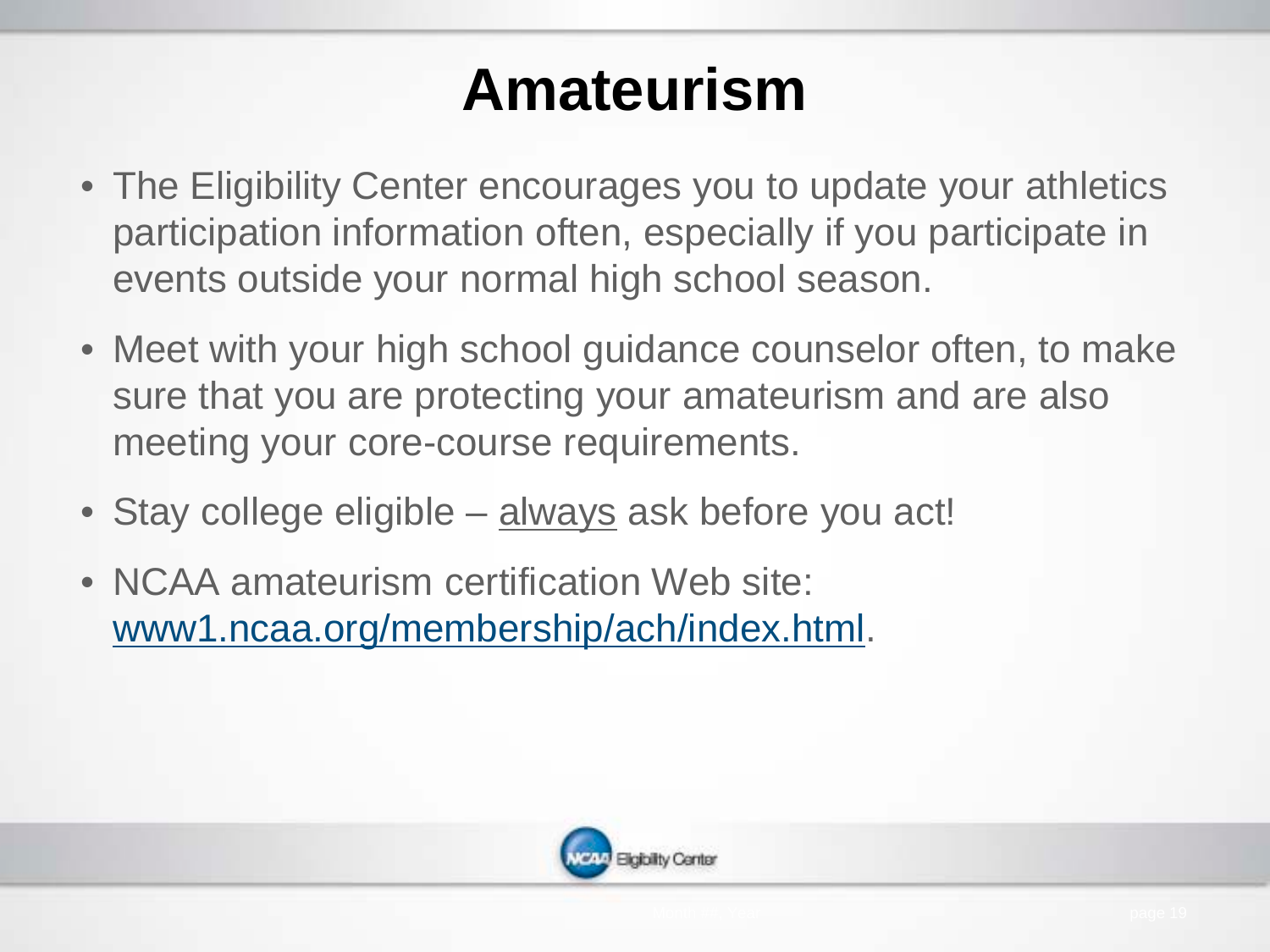### **ALWAYS ASK BEFORE YOU ACT! Amateurism Red Flags**

Ask questions before:

- Signing a contract with a professional team.
- **Receiving money for participating in athletics.**
- **A** Receiving prize money above actual and necessary expenses.
- **Playing with professional athletes.**
- **A** Trying out, practicing or competing with a professional team.
- **A** Receiving benefits from an agent or prospective agent.
- **A** Agreeing to be represented by an agent.
- **Participating in organized competition after your first opportunity** to enroll in college.

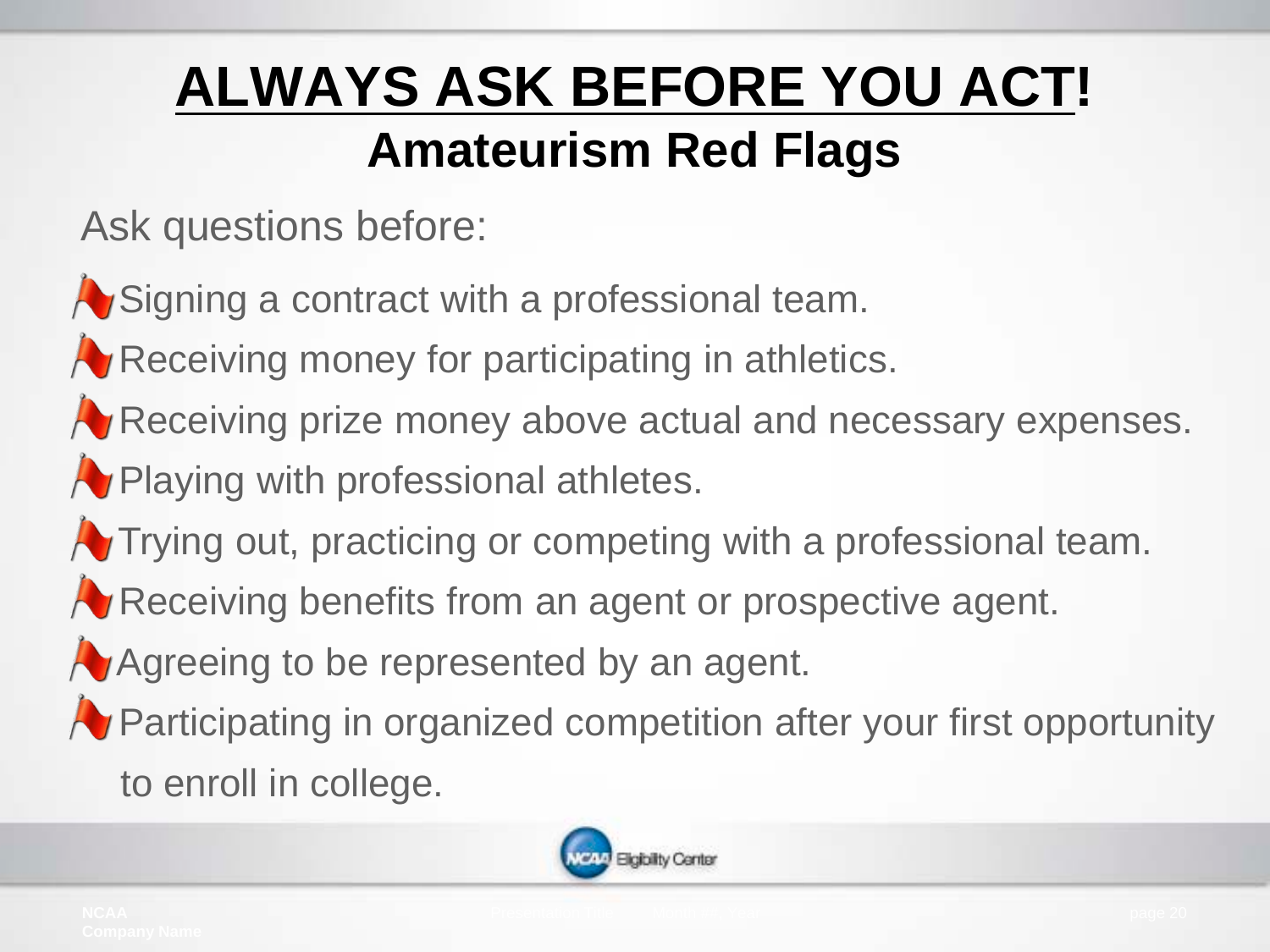## **NCAA Division I Requirements**

In order to practice, compete and receive institutional financial aid as a freshman, you must:

- Graduate from high school;
- Complete 16 core courses in the required subject areas;
- Earn a minimum required GPA in those 16 core courses; and
- Earn a combined SAT or ACT sum score that matches the core-course GPA (refer to the "sliding scale" in the NCAA's *Guide for the College-Bound Student-Athlete*).

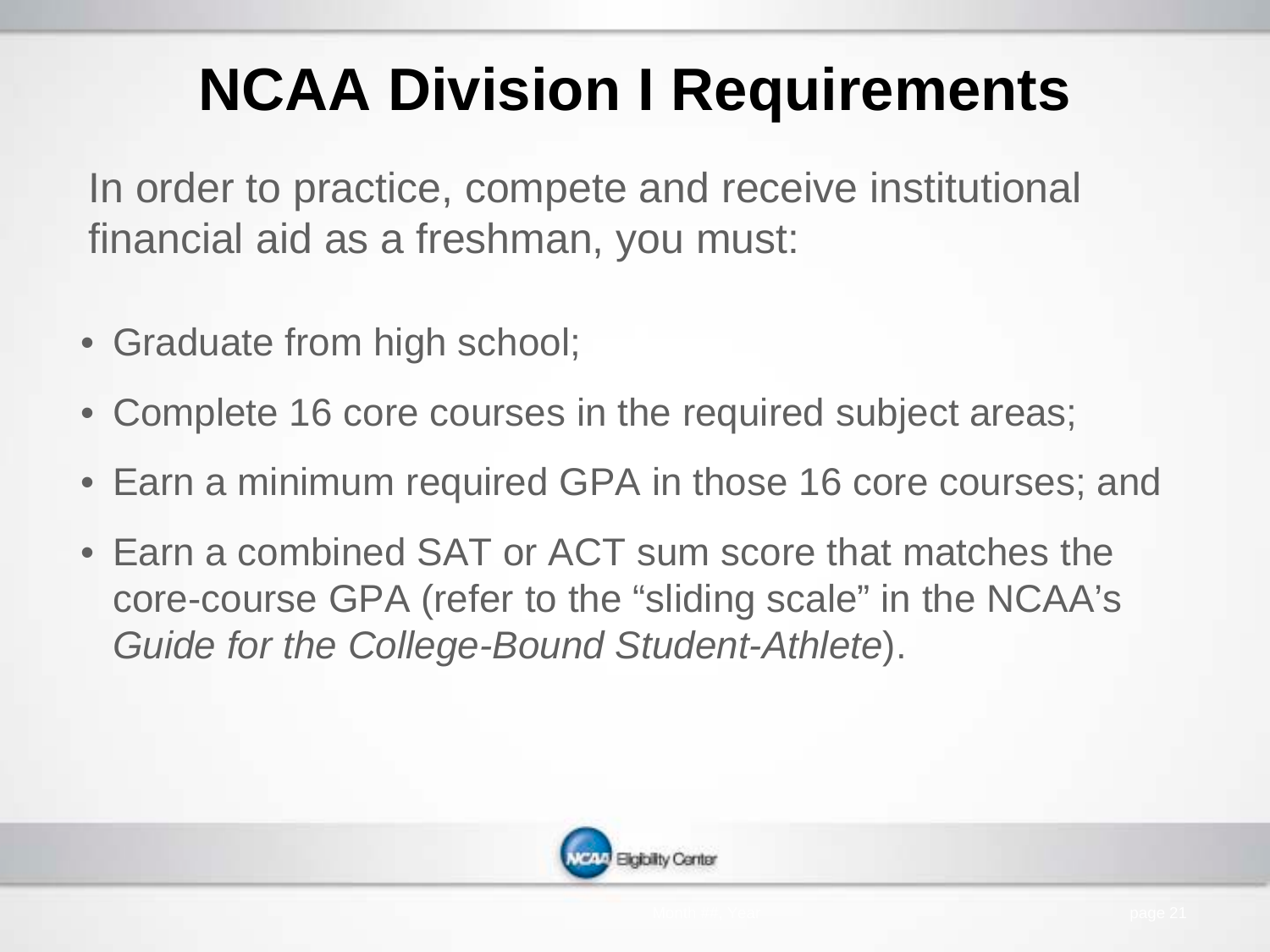## **NCAA Division II Requirements**

In order to practice, compete and receive institutional financial aid as a freshman, you must:

- Graduate from high school;
- Complete 14 core courses in the required subject areas;
- Earn at least a 2.0 GPA in those 14 core courses; and
- Earn a combined SAT score of at least 820 (critical reading and math) or an ACT sum score of at least 68.
	- o There is no sliding scale for Division II.
- \* Beginning August 1, 2013, if you plan to attend an NCAA Division II institution, you will be required to complete 16 core courses.

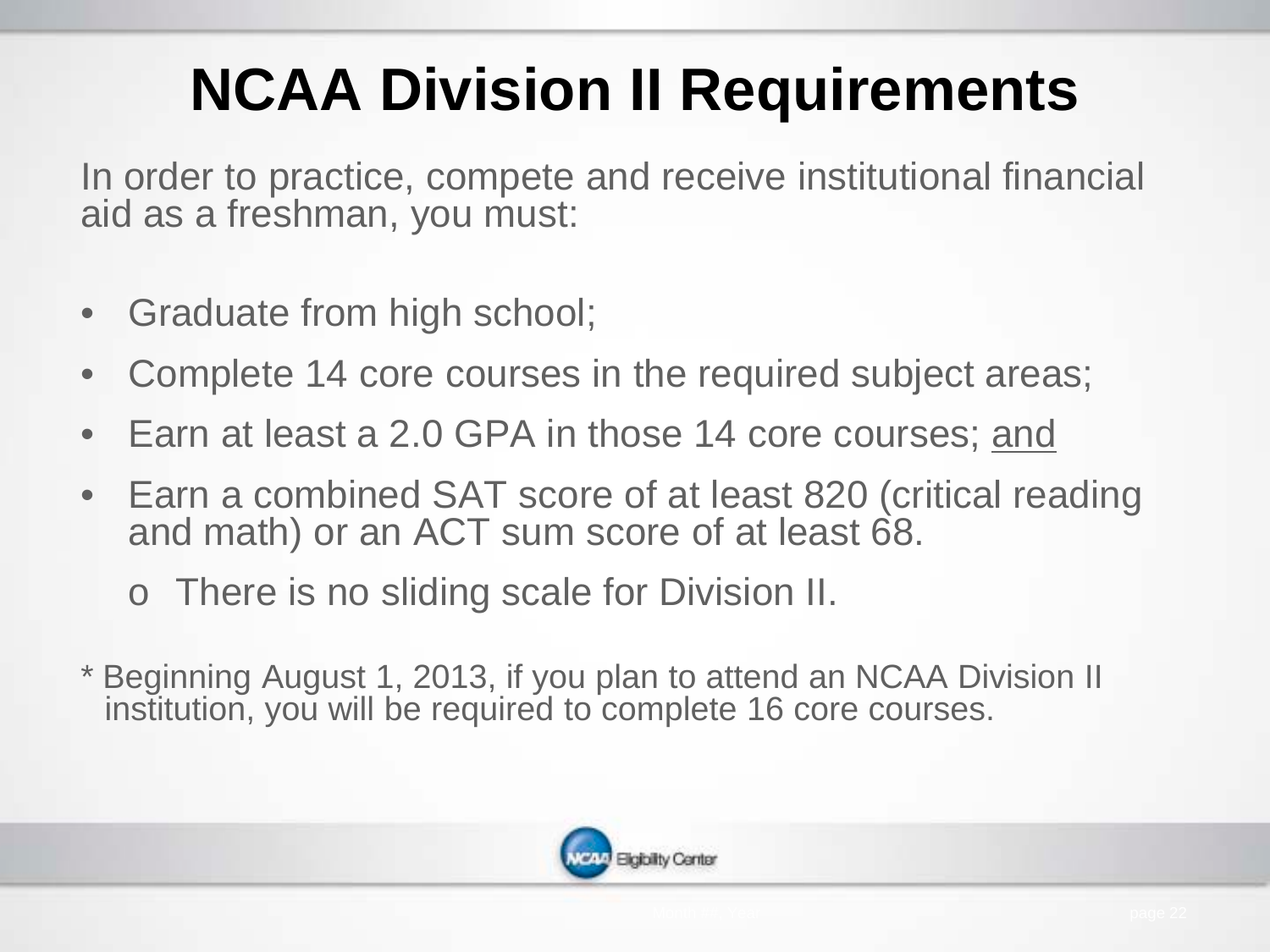## **NCAA Division III Requirements**

• Division III institutions do not require registration with the Eligibility Center. Contact your Division III college or university regarding its admission standards, financial aid, practice and competition.

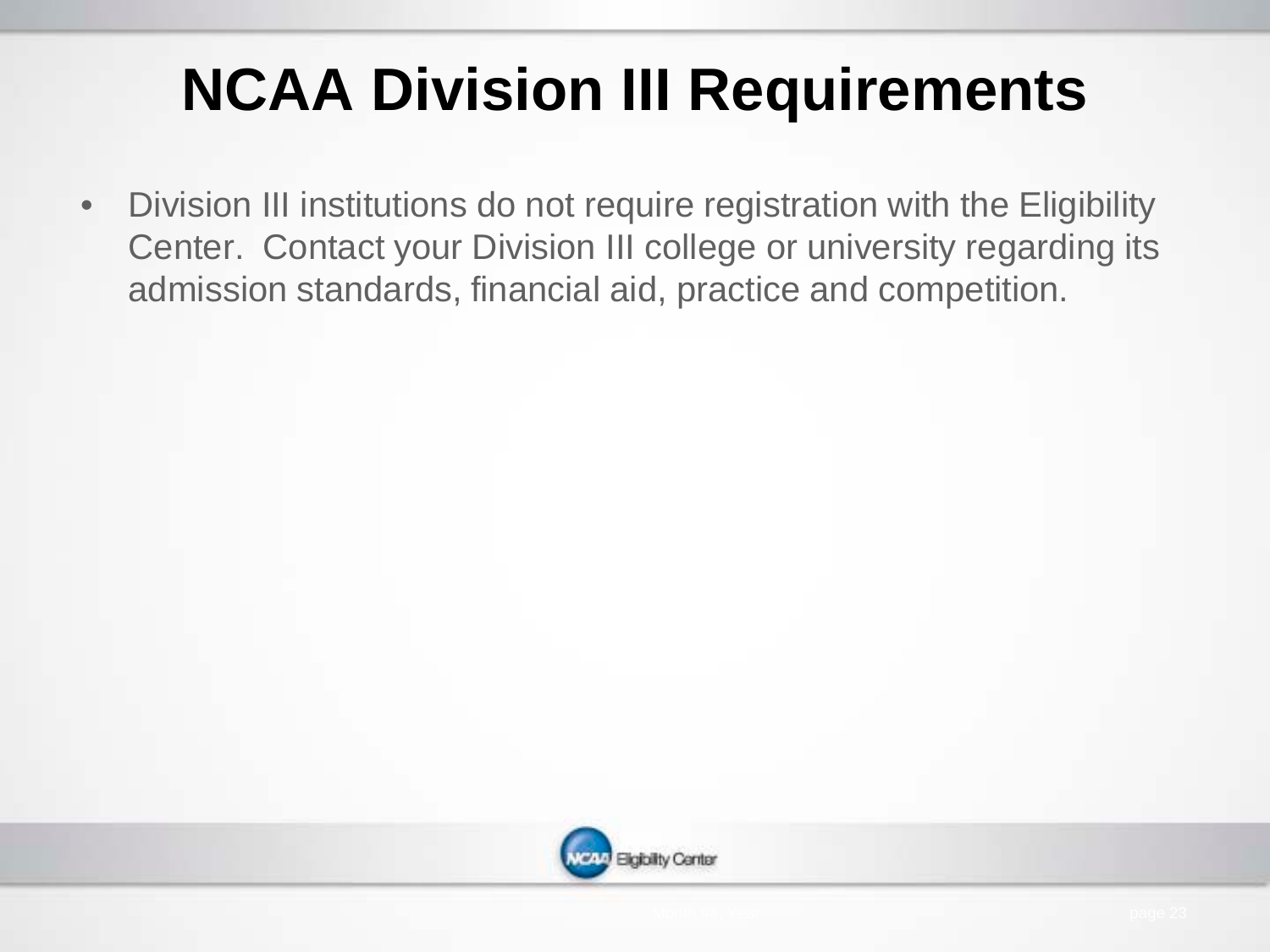## **Taking the ACT and/or SAT**

- Be sure to enter the "**9999**" code when registering for the ACT or SAT.
- This requests for your official test scores to be sent directly to the Eligibility Center.
- Test scores on high school transcripts will not be used.

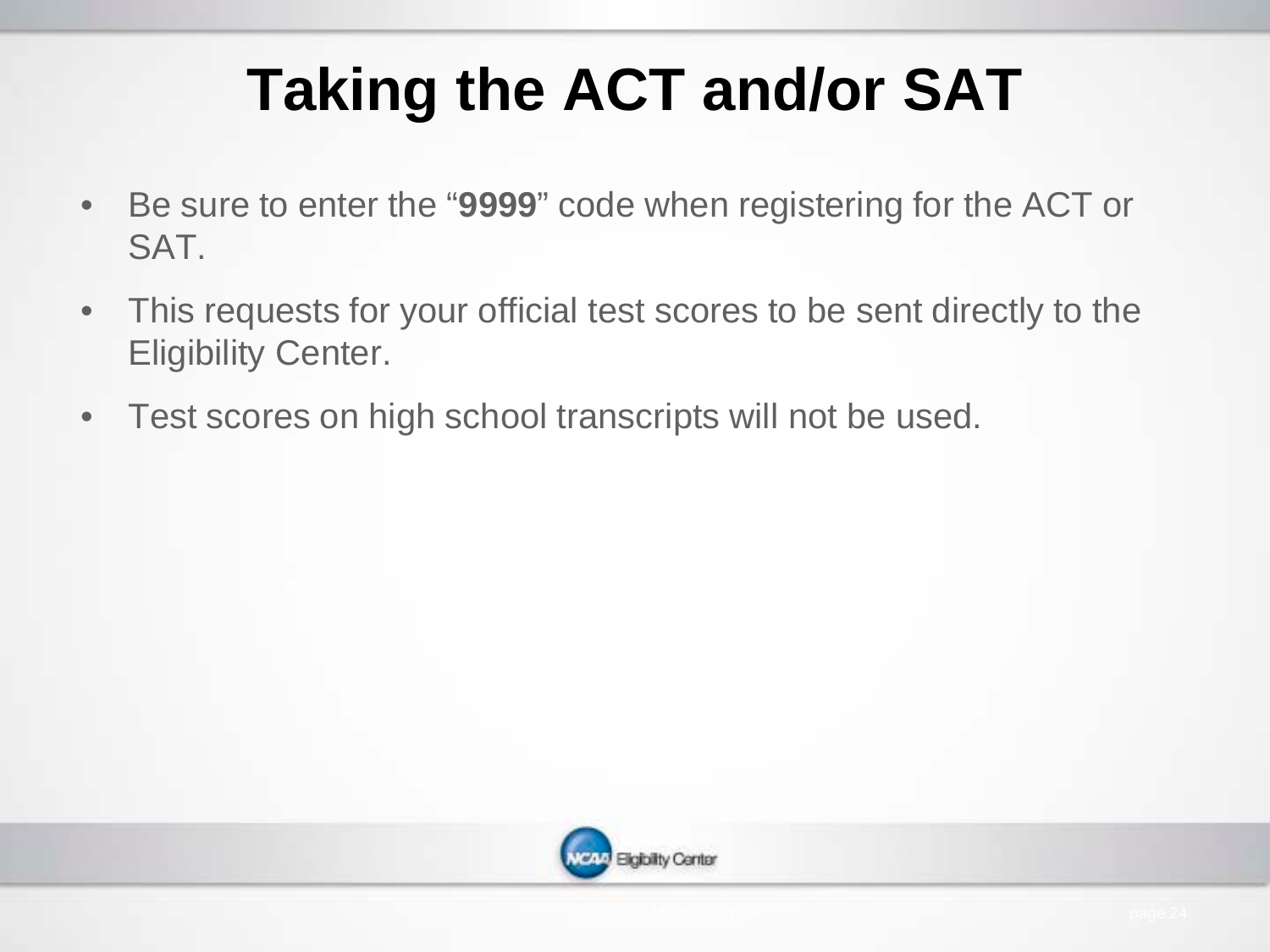| <b>Your Best Test Scores</b><br><b>Will Be Used to Certify You</b> |             |        |              |
|--------------------------------------------------------------------|-------------|--------|--------------|
| <b>Test</b><br><b>Score</b>                                        |             |        |              |
|                                                                    | <b>Math</b> | Verbal | <b>Total</b> |
| <b>SAT (10/09)</b>                                                 | 350         | 470    | 820          |
| <b>SAT (12/09)</b>                                                 | 420         | 440    | 860          |
| <b>Scores Used</b>                                                 | 420         | 470    |              |

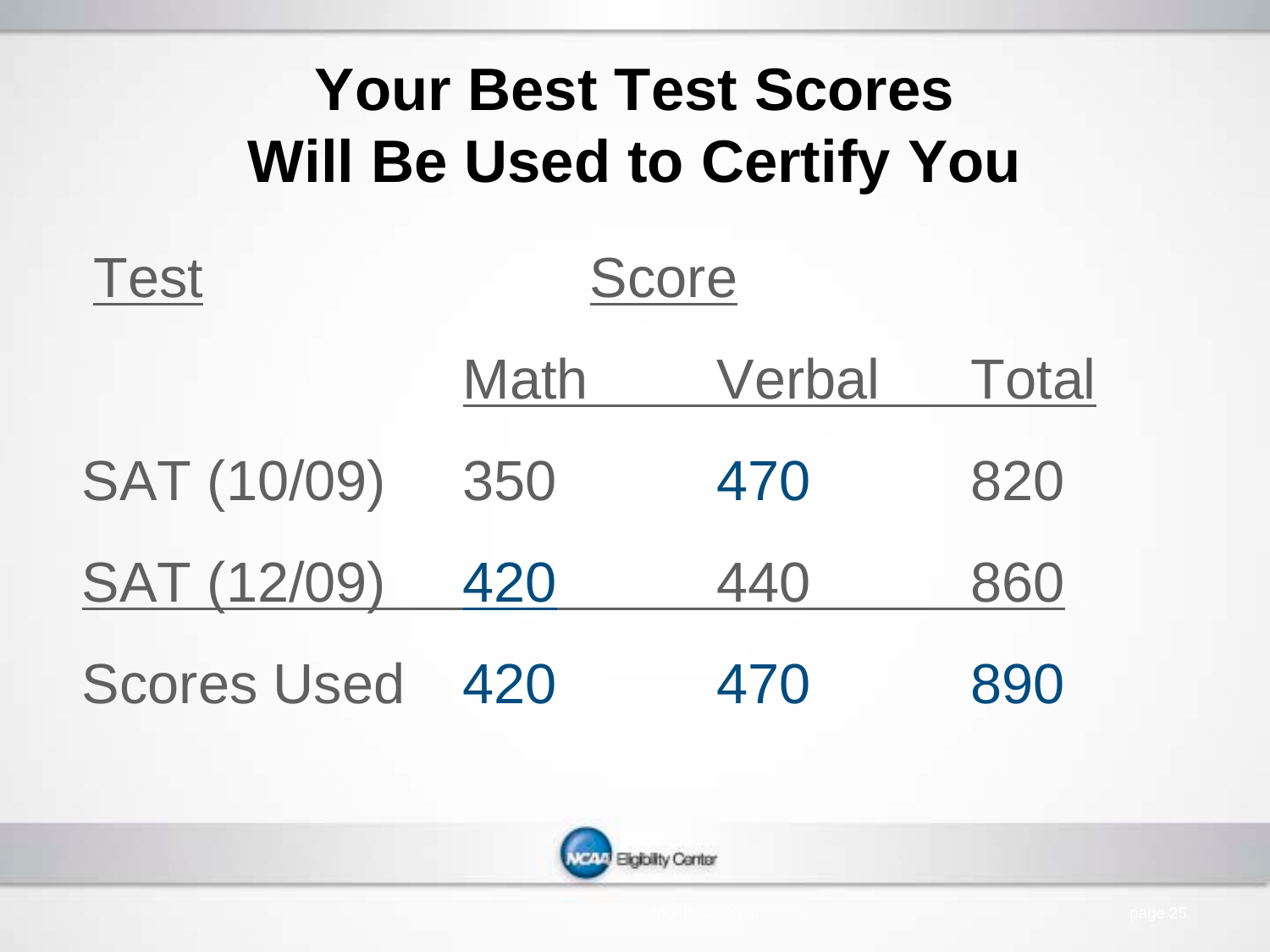## **Recruiting**

- Before a Division I college or university may invite you on an official visit, you must provide them with a copy of your high school transcript and SAT or ACT score(s). You must also register with the Eligibility Center.
- Division II colleges and universities require official SAT or ACT scores, along with registering with the Eligibility Center.
- You may take a maximum of five expense-paid visits, with no more than one permitted to any single college or university. This restriction applies only for expense-paid visits to Division I or II institutions.

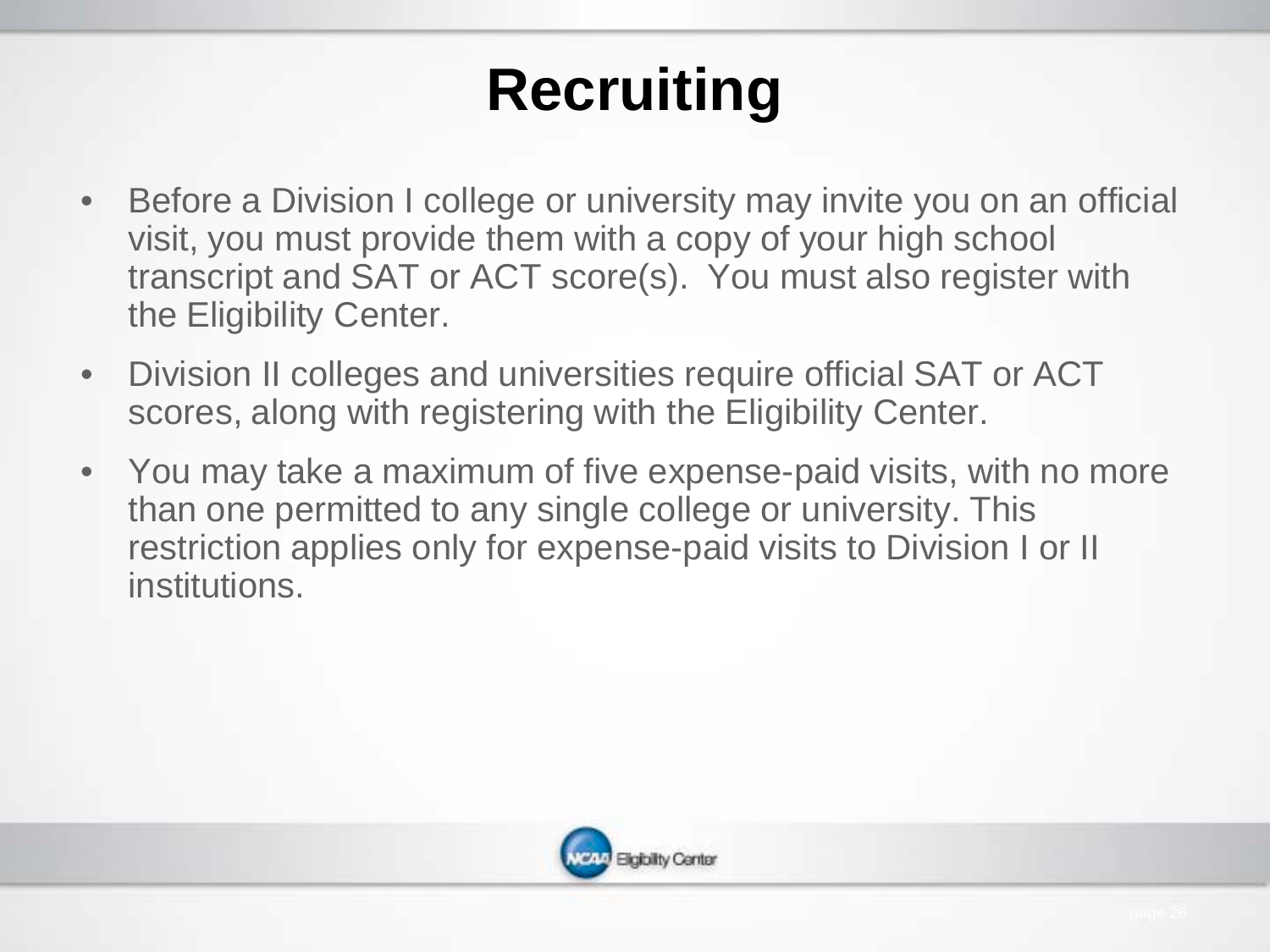### **Financial Aid**

- There are no four-year athletics scholarships.
- All athletics scholarships awarded by NCAA institutions are limited to one year and are renewable each academic year and may be reduced or withdrawn.
- Athletics scholarships may be renewed each academic year for a maximum of five years within a six-year period of continuous college attendance.
- Athletics scholarships are awarded in a variety of amounts, ranging from full scholarships (including tuition fees, room, board and books) to partial scholarships (e.g., books only).

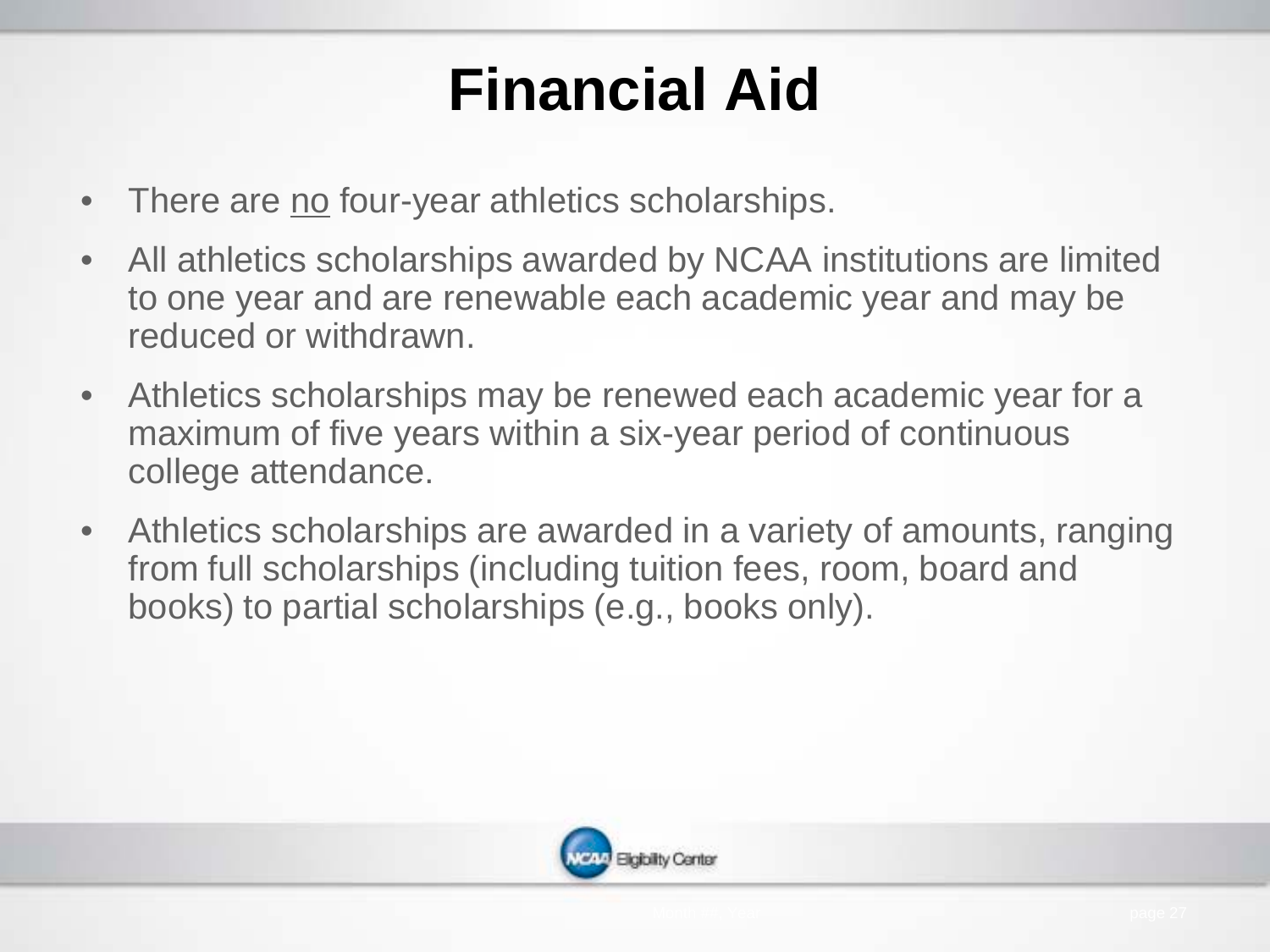### **Resources**

- Eligibilitycenter.org for college-bound student-athletes to complete their registration and check their status with the Eligibility Center. Also to download and print a copy of the 2009-10 Guide for the College-Bound Student-Athlete.
- NCAA.org Under "Academics & Athletes" section, click on "Eligibility and Recruiting" and then click on "Information for College-Bound Student-Athletes and Parents."
- Act.org.
- Collegeboard.com.

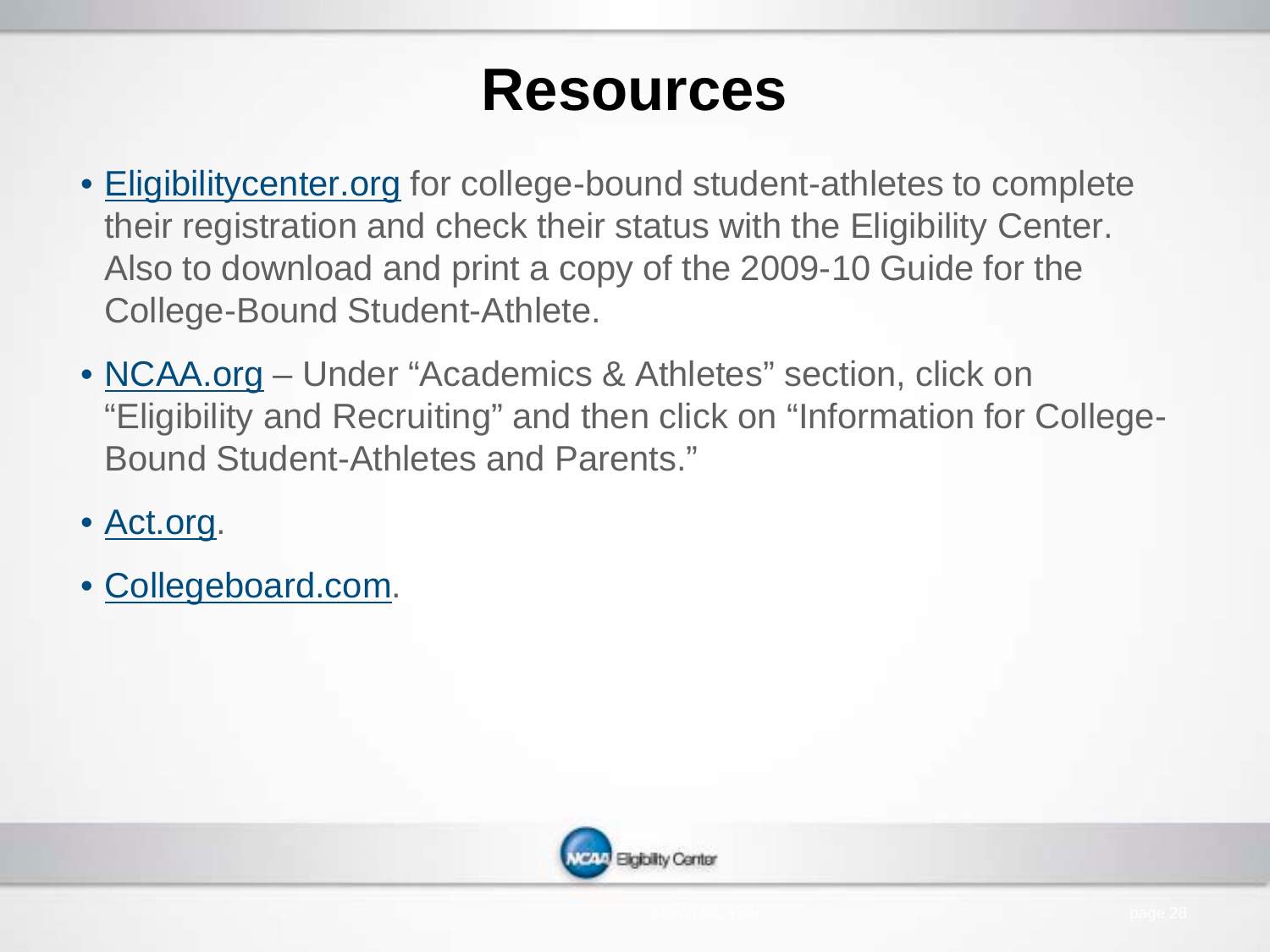

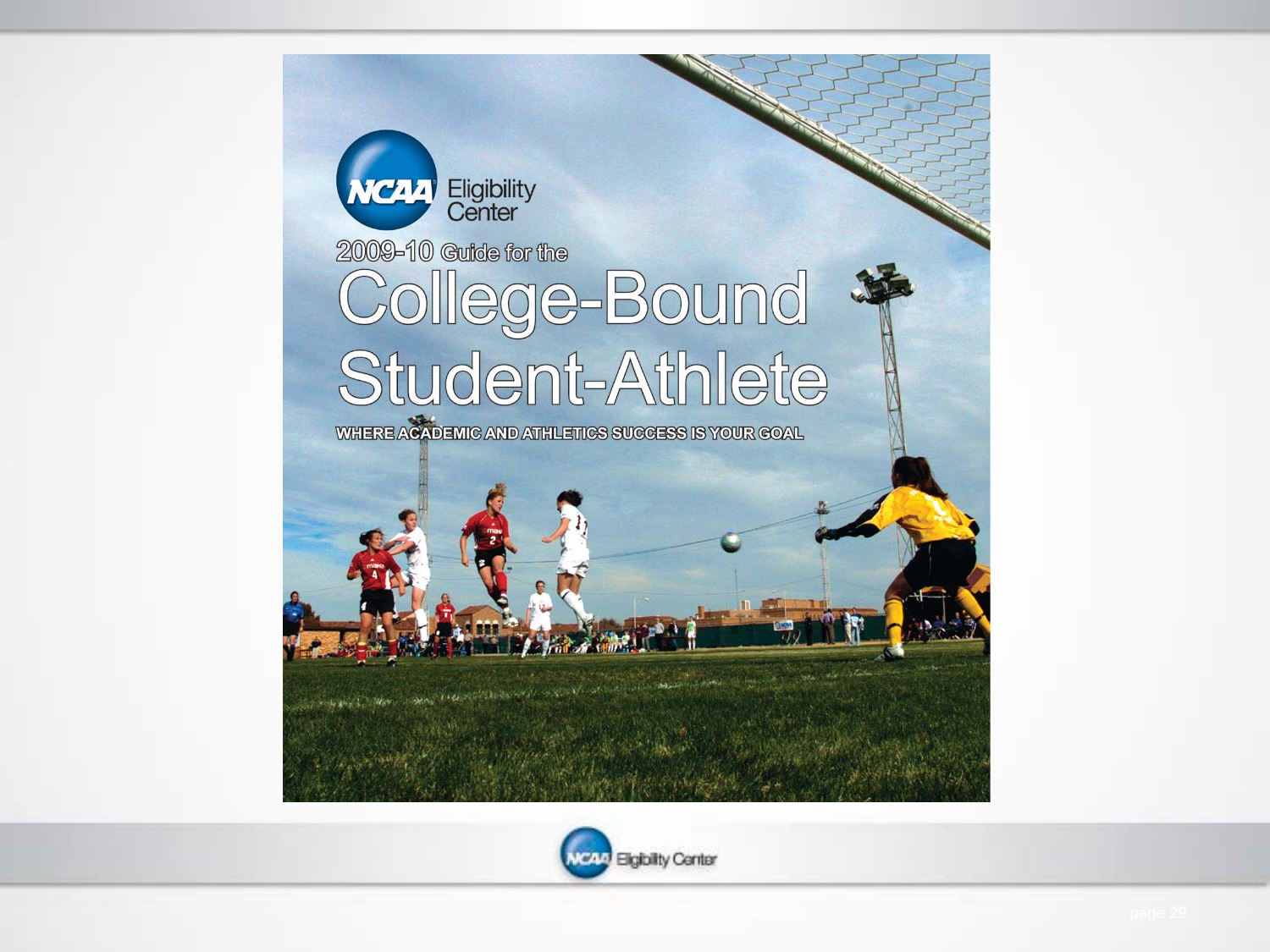### **Questions?**

Please contact the Eligibility Center at 877/262-1492.